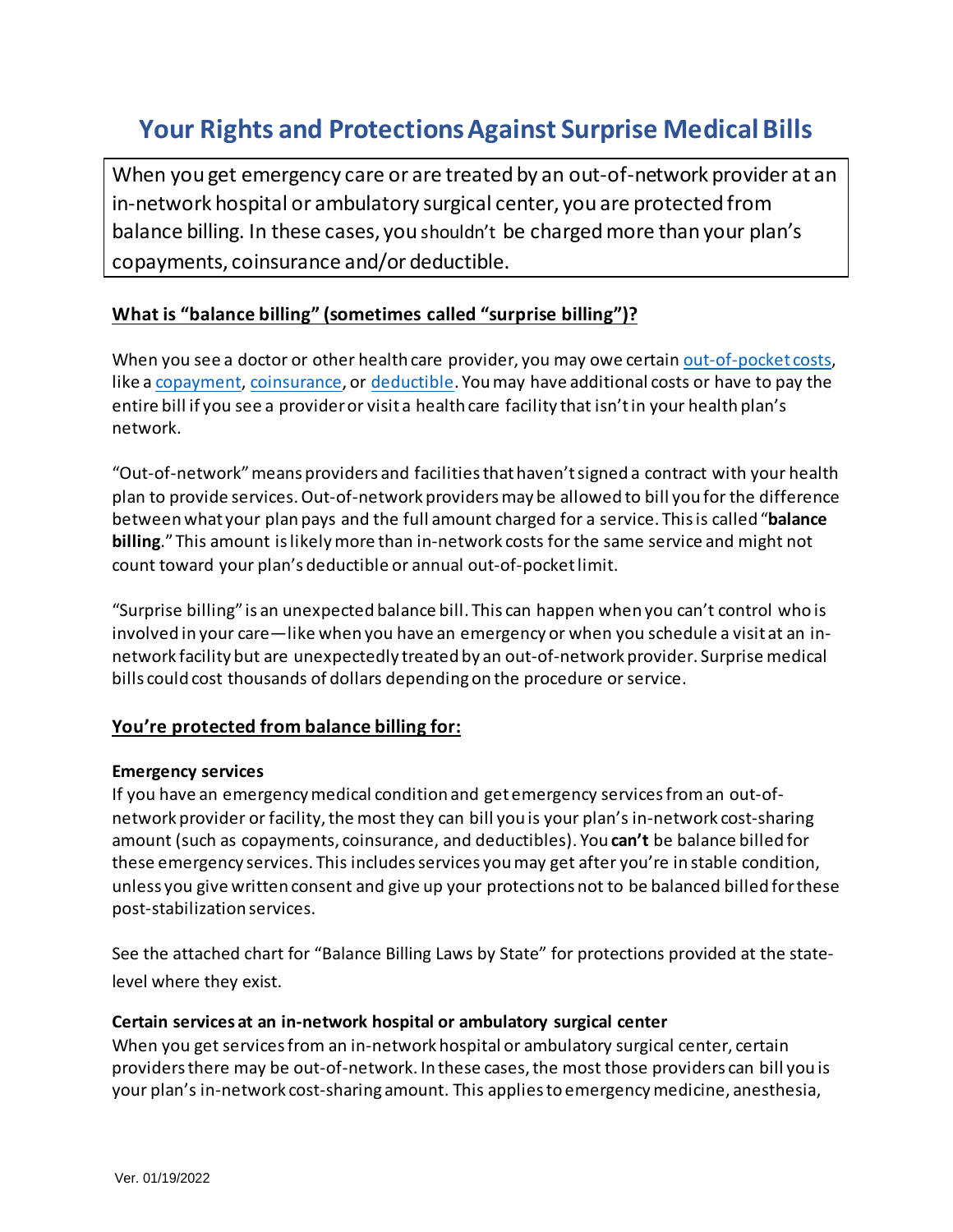pathology, radiology, laboratory, neonatology, assistant surgeon, hospitalist, or intensivist services. These providers **can't** balance bill you and may **not** ask you to give up your protections not to be balance billed.

If you get other types of services at these in-network facilities, out-of-network providers **can't** balance bill you, unless you give written consent and give up your protections.

# You're never required to give up your protections from balance billing. You also **aren'trequired to get out-of-network care. You can choose a provider or facility in your plan's network.**

See the attached chart for "Balance Billing Laws by State" for protections provided at the statelevel where they exist.

### **When balance billing isn't allowed, you also have these protections:**

- You're only responsible for paying your share of the cost (like the copayments, coinsurance, and deductible that you would pay if the provider or facility was in-network). Your health plan will pay any additional costs to out-of-network providers and facilities directly.
- Generally, your health plan must:
	- $\circ$  Cover emergency services without requiring you to get approval for services in advance (also known as "prior authorization").
	- o Cover emergency services by out-of-network providers.
	- $\circ$  Base what you owe the provider or facility (cost-sharing) on what it would pay an in-network provider or facility and show that amount in your explanation of benefits.
	- o Count any amount you pay for emergency services or out-of-network services toward your in-network deductible and out-of-pocket limit.

**If you think you've been wrongly billed,** call the phone number for the federal "No Surprises" help desk for information and complaints at 1-800-985-3059. Please reference the "Balance Billing Laws by State" for state-level contact information.

Visit [www.cms.gov/nosurprises/consumers](http://www.cms.gov/nosurprises/consumers) for more information about your rights under federal law. Please reference the "Balance Billing Laws by State" for state-level contact information.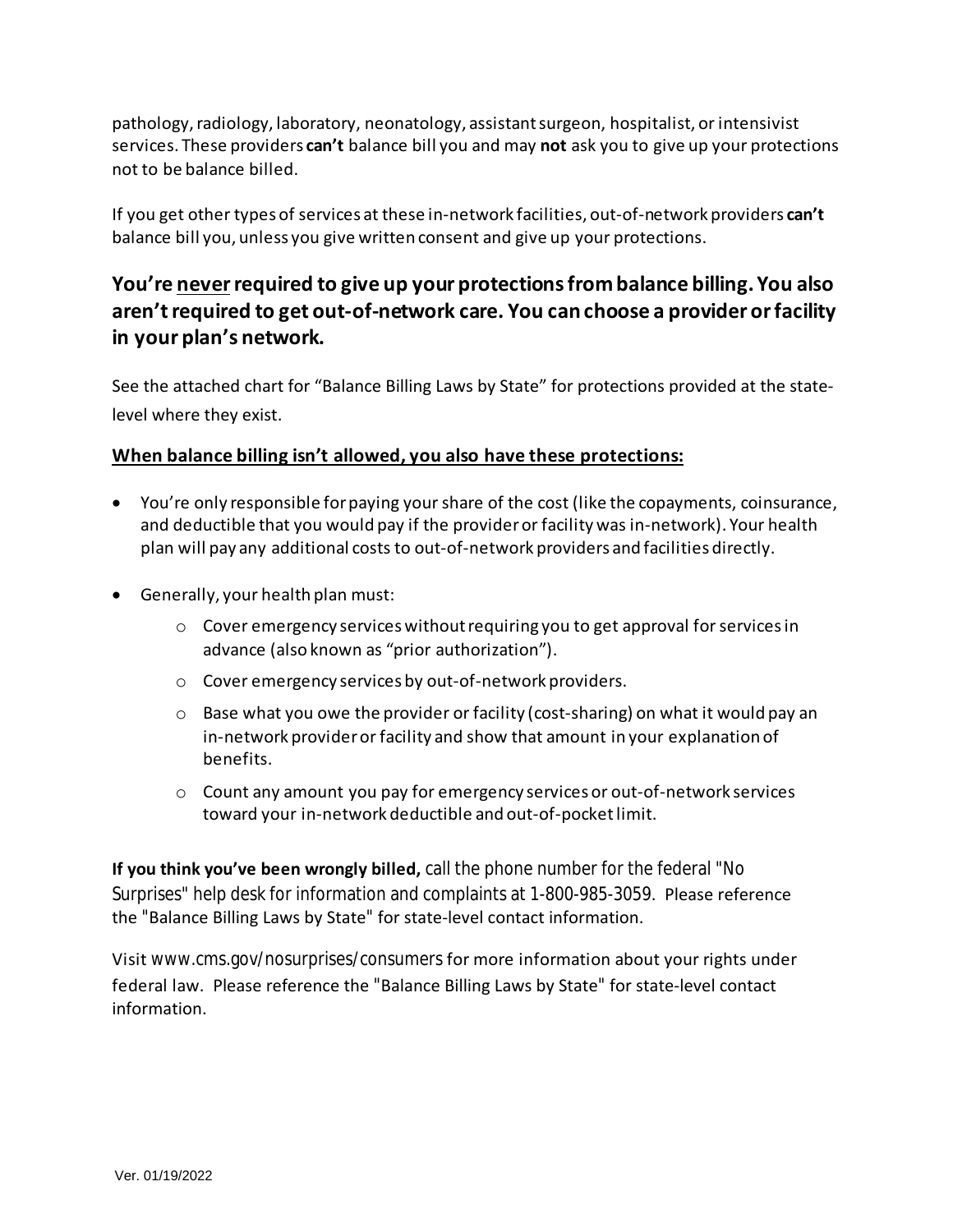| State      | <b>State Contact Information</b>                                                                                                                                                                                                                                                                                                                                                      | <b>Emergency Services</b>                                                                                                                                                                                                                                                                                                                                                                                                                                                                                                                                                                                                                                                                                                                                                                                       | Certain services at an in-network hospital or ambulatory center                                                                                                                                                                                                                                                                                                                                                                                                                                                                                                                                                                                                                                                                                                                                                                                                                                                                                  |
|------------|---------------------------------------------------------------------------------------------------------------------------------------------------------------------------------------------------------------------------------------------------------------------------------------------------------------------------------------------------------------------------------------|-----------------------------------------------------------------------------------------------------------------------------------------------------------------------------------------------------------------------------------------------------------------------------------------------------------------------------------------------------------------------------------------------------------------------------------------------------------------------------------------------------------------------------------------------------------------------------------------------------------------------------------------------------------------------------------------------------------------------------------------------------------------------------------------------------------------|--------------------------------------------------------------------------------------------------------------------------------------------------------------------------------------------------------------------------------------------------------------------------------------------------------------------------------------------------------------------------------------------------------------------------------------------------------------------------------------------------------------------------------------------------------------------------------------------------------------------------------------------------------------------------------------------------------------------------------------------------------------------------------------------------------------------------------------------------------------------------------------------------------------------------------------------------|
| Arizona    | Arizona Department of Insurance and Financial Institutions<br>100 N. 15th Avenue, Suite 261<br>Phoenix, AZ 85007-2630<br>Insurance Division Main: (602) 364-3100 Toll-free: (800) 325-2548<br>Email: soonbdr@difi.az.gov<br>Website: https://insurance.az.gov/what-surprise-bill                                                                                                      | Title 20 of the Insurance Law, Section 20-3102 by adding Article 2 "out-of-network<br>claim dispute resolution." S.B. 1441 provides that an enrollee may dispute the<br>amount of the bill by a dispute resolution process so long as the enrollee meets a<br>threshold amount for out of pocket cost-sharing of at least \$1,000. The process<br>starts with an informal teleconference, but may proceed to final binding<br>arbitration, if requested, and certain criteria are met. The Bill also includes a<br>disclosure requirement that, if acknowledged by the patient, will preclude dispute<br>resolution and permit balance billing.<br>https://www.swlaw.com/blog/health-law-checkup/2017/06/08/arizona-enacts-<br>surprise-out-of-network-balance-billing-law/                                     | The Arizona Senate Bill 1441, signed on April 24, 2017 by Governor Ducey, amends The Arizona Senate Bill 1441, signed on April 24, 2017 by Governor Ducey, amends<br>Title 20 of the Insurance Law, Section 20-3102 by adding Article 2 "out-of-network<br>claim dispute resolution." S.B. 1441 provides that an enrollee may dispute the<br>amount of the bill by a dispute resolution process so long as the enrollee meets a<br>threshold amount for out of pocket cost-sharing of at least \$1,000. The process<br>starts with an informal teleconference, but may proceed to final binding<br>arbitration, if requested, and certain criteria are met. The Bill also includes a<br>disclosure requirement that, if acknowledged by the patient, will preclude dispute<br>resolution and permit balance billing.<br>https://www.swlaw.com/blog/health-law-checkup/2017/06/08/arizona-enacts-<br>surprise-out-of-network-balance-billing-law/ |
| California | California Department of Insurance<br>Consumer Services and Market Conduct Branch<br><b>Consumer Services Division</b><br>300 South Spring Street, South Tower<br>Los Angeles, CA 90013<br>Phone: 1-800-927-4357<br>Website: https://www.insurance.ca.gov/01-consumers/110-health/60-<br>resources/NoSupriseBills.cfm                                                                 | The law protects consumers from surprise medical bills when an enrollee receives<br>emergency services from a doctor or hospital that is not contracted with the<br>patient's health plan or medical group.<br>This consumer protection makes sure health plan enrollees only have to pay their<br>in-network cost sharing (co-pays, co-insurance or deductibles). Providers cannot<br>bill consumers more than their in-network cost sharing.<br>https://dmhc.ca.gov/portals/0/healthcareincalifornia/factsheets/fsab72.pdf                                                                                                                                                                                                                                                                                    | The law protects consumers from surprise medical bills when an enrollee goes to<br>an in-network facility such as a hospital, lab or imaging center, but services are<br>provided by an out-of-network health provider.<br>This consumer protection makes sure health plan enrollees only have to pay their<br>in-network cost sharing (co-pays, co-insurance or deductibles). Providers cannot<br>bill consumers more than their in-network cost sharing.<br>https://dmhc.ca.gov/portals/0/healthcareincalifornia/factsheets/fsab72.pdf                                                                                                                                                                                                                                                                                                                                                                                                         |
| Colorado   | Colorado Department of Regulatory Agencies<br>Colorado Division of Insurance<br>1560 Broadway, Suite 850<br>Denver, CO 80202<br>Phone: 303-894-7499   Toll free outside the Denver Metro Area: 800-930-3745<br>Email: dora insurance@state.co.us<br>Website: https://doi.colorado.gov/insurance-products/health-insurance/health-<br>insurance-legislation/out-of-network-health-care | If a covered person receives emergency services at an out-of-network facility, the<br>out-of-network facility shall submit a claim for the entire cost of the services to the to a covered person at an in-network facility, the out-of-network provider shall<br>covered person's carrier; and not bill or collect payment from a covered person for ssubmit a claim for the entire cost of the services to the covered person's carrier;<br>any outstanding balance for covered services not paid by the carrier, except for<br>the applicable in-network coinsurance, deductible, or copayment account required for covered services not paid by the carrier, except for the applicable in-network<br>to be paid by the covered person.<br>http://leg.colorado.gov/sites/default/files/2019a 1174 signed.pdf | If an out-of-network health care provider provides covered nonemergency services<br>and not bill or collect payment from a covered person for any outstanding balance<br>coinsurance, deductible, or copayment amount required to be paid by the covered<br>person.<br>http://leg.colorado.gov/sites/default/files/2019a 1174 signed.pdf                                                                                                                                                                                                                                                                                                                                                                                                                                                                                                                                                                                                         |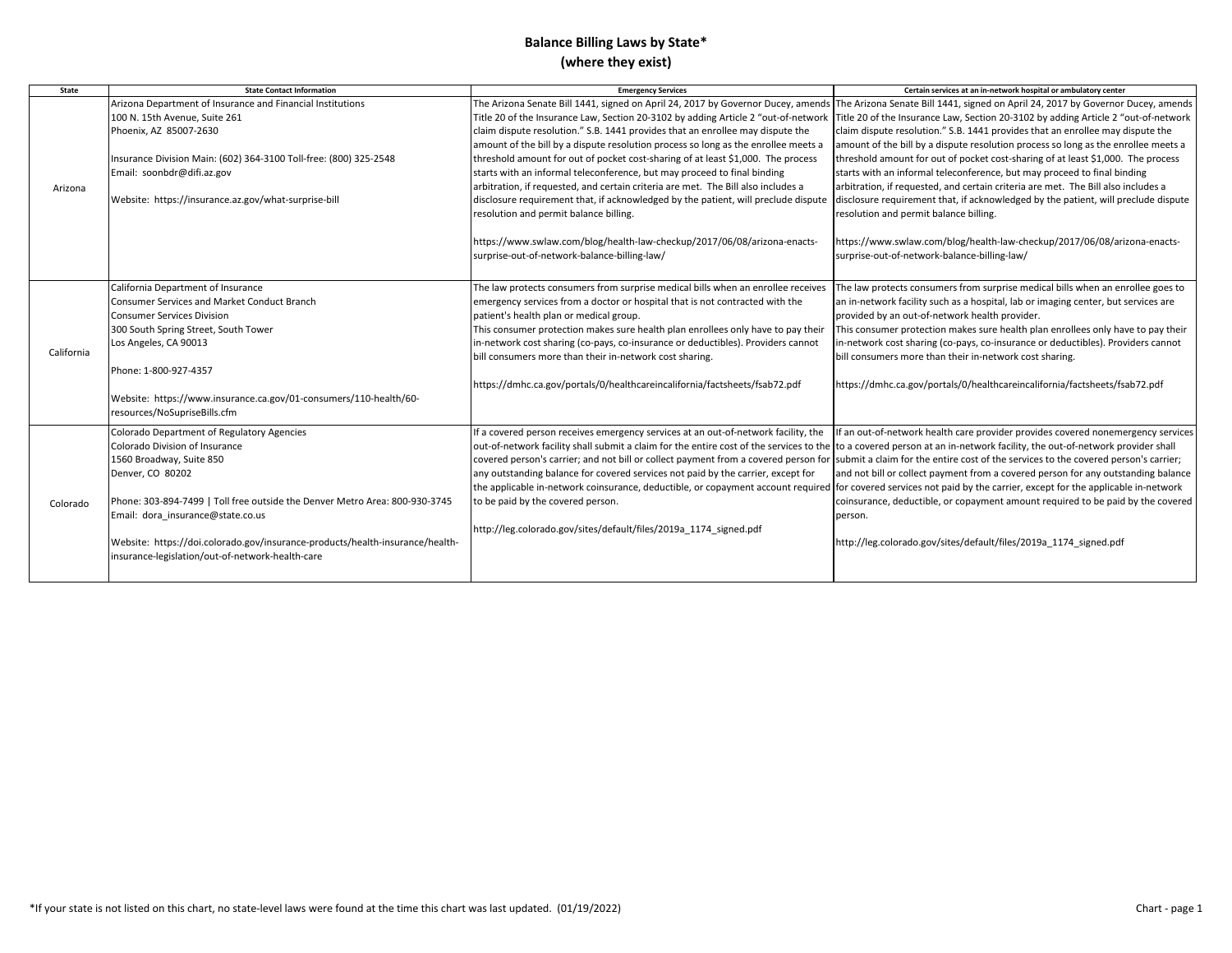| State       | <b>State Contact Information</b>                                                                                                                                                                                                                                                                             | <b>Emergency Services</b>                                                                                                                                                                                                                                                                                                                                                                                                                                                                                                                                                                                                                                                                                                                                                                                                                                                                                                                                                                                                 | Certain services at an in-network hospital or ambulatory center                                                                                                                                                                                                                                                                                                                                                                                                                                                                                                                                                                                                                                                                                                                                                                                                                                                                                                                                                                                                                                                                                                                                                                                                    |
|-------------|--------------------------------------------------------------------------------------------------------------------------------------------------------------------------------------------------------------------------------------------------------------------------------------------------------------|---------------------------------------------------------------------------------------------------------------------------------------------------------------------------------------------------------------------------------------------------------------------------------------------------------------------------------------------------------------------------------------------------------------------------------------------------------------------------------------------------------------------------------------------------------------------------------------------------------------------------------------------------------------------------------------------------------------------------------------------------------------------------------------------------------------------------------------------------------------------------------------------------------------------------------------------------------------------------------------------------------------------------|--------------------------------------------------------------------------------------------------------------------------------------------------------------------------------------------------------------------------------------------------------------------------------------------------------------------------------------------------------------------------------------------------------------------------------------------------------------------------------------------------------------------------------------------------------------------------------------------------------------------------------------------------------------------------------------------------------------------------------------------------------------------------------------------------------------------------------------------------------------------------------------------------------------------------------------------------------------------------------------------------------------------------------------------------------------------------------------------------------------------------------------------------------------------------------------------------------------------------------------------------------------------|
| Connecticut | <b>Connecticut State</b><br>Office of the Healthcare Advocate<br>P.O. Box 1543<br>Hartford, CT 06144<br>866-466-4446<br>Fax: 860-331-2499<br>Email: Healthcare.advocate@ct.gov<br>Website: https://portal.ct.gov/OHA/ODCO/About-Us/About-OHA                                                                 | No health carrier shall impose, for emergency services rendered<br>to an insured by an out-of-network health care provider, a<br>coinsurance, copayment, deductible or other out-of-pocket expense<br>that is greater than the coinsurance, copayment, deductible or other<br>out-of-pocket expense that would be imposed if such emergency<br>services were rendered by an in-network health care provider.<br>https://www.cga.ct.gov/2015/act/pa/pdf/2015PA-00146-R00SB-00811-PA.pdf<br>(p18)                                                                                                                                                                                                                                                                                                                                                                                                                                                                                                                           | "Surprise bill" means a bill for health care services, other than emergency services,<br>received by an insured for services rendered by an out-of-network health care<br>provider, where such services were rendered by such out-of-network provider at<br>an in-network facility, during a service or procedure performed by an in-network<br>provider or during a service or procedure previously approved or authorized by<br>the health carrier and the insured did not knowingly elect to obtain such services<br>from such out-of-network provider.<br>With respect to a surprise bill:<br>(1) An insured shall only be required to pay the applicable coinsurance,<br>copayment, deductible or other out-of-pocket expense that would be imposed for<br>such health care services if such services were rendered by an in-network health<br>care provider; and (2) A health carrier shall reimburse the out-of-network health<br>care provider or insured, as applicable, for health care services rendered at the in-<br>network rate under the insured's health care plan as payment in full, unless such<br>health carrier and health care provider agree otherwise.<br>https://www.cga.ct.gov/2015/act/pa/pdf/2015PA-00146-R00SB-00811-PA.pdf<br>(p19) |
| Delaware    | Delaware Department of Insurance<br><b>Consumer Services Division</b><br>1351 West North Street, Suite 101<br>Dover, DE 19904<br>Phone: (302) 674-7310<br>In-State: (800) 282-8611<br>Fax: (302) 739-6278<br>Email: consumer@delaware.gov                                                                    | When emergency care services are performed by non-network providers, the<br>insurer shall make acceptable service arrangements with the provider and<br>enrollee, and shall prohibit balance billing. In those cases where the MCO and the<br>provider cannot agree upon the appropriate charge, the provider may petition the<br>Department for arbitration.<br>https://regulations.delaware.gov/AdminCode/title18/1400/1403.shtml                                                                                                                                                                                                                                                                                                                                                                                                                                                                                                                                                                                       | An insurer shall allow referral to a non-network provider, upon the request of a<br>network provider, when medically necessary covered health services are not<br>available through network providers, or the network providers are not available<br>within a reasonable period of time. The MCO shall make acceptable service<br>arrangements with the provider and enrollee, and shall prohibit balance billing.<br>https://regulations.delaware.gov/AdminCode/title18/1400/1403.shtml                                                                                                                                                                                                                                                                                                                                                                                                                                                                                                                                                                                                                                                                                                                                                                           |
| Florida     | Florida Office of Insurance Regulation<br>Department of Financial Services<br>200 East Gaines Street<br>Tallahassee, Florida 32399<br>Statewide Toll-Free: 1-877-MY-FL-CFO (1-877-693-5236)<br>Out of State Callers: (850) 413-3089<br>TDD Line: 1-800-640-0886<br>Email: Consumer.Services@myfloridacfo.com | An insurer is solely liable for payment of fees to an out-of-network provider of<br>covered emergency services provided to an insured member in accordance with<br>the coverage terms of the health insurance policy, and such insured member is not<br>liable for payment of fees for covered services to a out-of-network provider of<br>emergency services, other than applicable copayments, coinsurance, and<br>deductibles. An insurer must provide coverage for emergency services that (a)<br>May not require prior authorization, (b) Must be provided regardless of whether<br>the services are furnished by a participating provider or a nonparticipating<br>provider, and (c) May impose a coinsurance amount, copayment, or limitation of<br>benefits requirement for a out-of-network provider only if the same requirement<br>applies to an in-network provider.<br>http://www.leg.state.fl.us/statutes/index.cfm?App_mode=Display_Statute&Searc<br>h String=&URL=0600-0699/0627/Sections/0627.64194.html | An insurer is solely liable for payment of fees to an out-of-network provider of<br>covered nonemergency services provided to an insured member in accordance<br>with the coverage terms of the health insurance policy, and such insured member<br>is not liable for payment of fees to an out-of-network provider, other than<br>applicable copayments, coinsurance, and deductibles, for covered nonemergency<br>services that are (a) Provided in a facility that has a contract for the nonemergency<br>services with the insurer which the facility would be otherwise obligated to<br>provide under contract with the insurer; and (b) Provided when the insured<br>member does not have the ability and opportunity to choose a participating<br>provider at the facility who is available to treat the insured member.<br>http://www.leg.state.fl.us/statutes/index.cfm?App_mode=Display_Statute&Searc<br>h String=&URL=0600-0699/0627/Sections/0627.64194.html                                                                                                                                                                                                                                                                                           |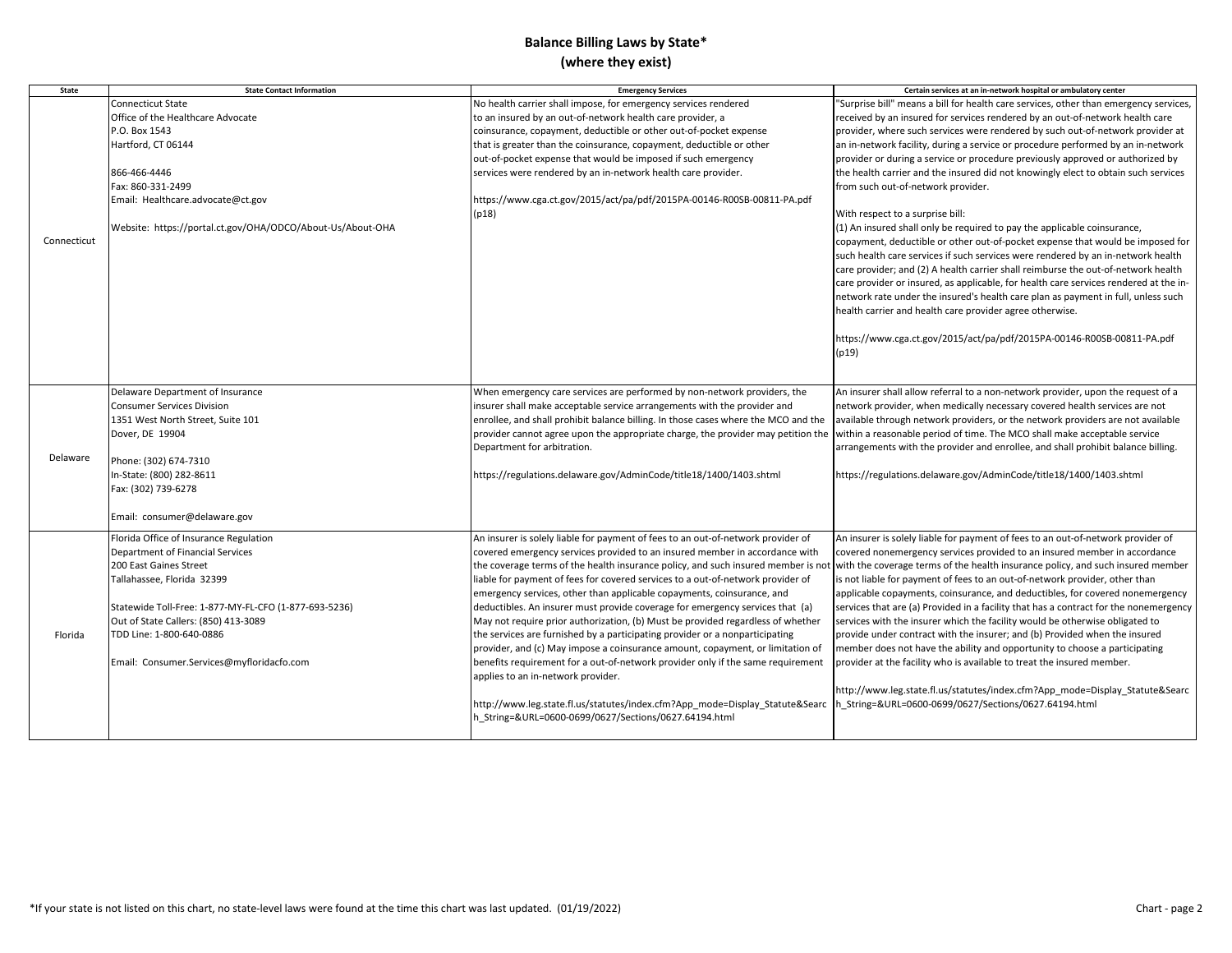| State    | <b>State Contact Information</b>                                         | <b>Emergency Services</b>                                                               | Certain services at an in-network hospital or ambulatory center                       |
|----------|--------------------------------------------------------------------------|-----------------------------------------------------------------------------------------|---------------------------------------------------------------------------------------|
|          | Georgia Department of Insurance                                          | Insurers shall pay covered emergency medical services for covered persons               | "Surprise bill" means a bill resulting from an occurrence in which charges arise      |
|          | <b>Consumer Services</b>                                                 | regardless of whether the provider or facility is participating or non-participating in | from a covered person receiving healthcare services from an out-of-network            |
|          | 2 Martin Luther King Jr. Drive                                           | their network according to this Regulation. Such an insurer shall make such             | provider at an in-network facility.                                                   |
|          | Suite 716 West Tower                                                     | payment without prior authorization and without retrospective payment denial for        |                                                                                       |
|          | Atlanta, Georgia 30334                                                   | emergency medical services deemed to be medically necessary.                            | An insurer that provides any benefits to covered persons with respect to non-         |
|          |                                                                          |                                                                                         | emergency medical services shall pay for such services in the event that such         |
| Georgia  | Primary: (404) 656-2070                                                  | http://oci.georgia.gov/document/document/final-rules-and-regulations-surprise-          | services resulted in a surprise bill regardless of whether the healthcare provider    |
|          | Toll-Free: (800) 656-2298                                                | billing/download                                                                        | furnishing non-emergency medical services is a participating provider with respect    |
|          |                                                                          |                                                                                         | to non-emergency medical services.                                                    |
|          | Email: useindividualgroupemails@oci.ga.gov                               |                                                                                         |                                                                                       |
|          |                                                                          |                                                                                         | http://oci.georgia.gov/document/document/final-rules-and-regulations-surprise-        |
|          |                                                                          |                                                                                         | billing/download                                                                      |
|          | Illinois Department of Insurance                                         | When a beneficiary, insured, or enrollee utilizes an in-network hospital or an in-      | When a beneficiary, insured, or enrollee utilizes an in-network hospital or an in-    |
|          | 320 West Washington Street                                               | network ambulatory surgery center and, due to any reason, in network services for       | network ambulatory surgery center and, due to any reason, in network services for     |
|          | Springfield, IL 62767                                                    | radiology, anesthesiology, pathology, emergency physician, or neonatology are           | radiology, anesthesiology, pathology, emergency physician, or neonatology are         |
|          |                                                                          | unavailable and are provided by an out-of-network facility-based physician or           | unavailable and are provided by an out-of-network facility-based physician or         |
|          | 877-527-9431 Toll-free                                                   | provider, the insurer or health plan shall ensure that the beneficiary, insured, or     | provider, the insurer or health plan shall ensure that the beneficiary, insured, or   |
|          | TDD: 866-323-5321                                                        | enrollee shall incur no greater out-of-pocket costs than the beneficiary, insured, or   | enrollee shall incur no greater out-of-pocket costs than the beneficiary, insured, or |
| Illinois | Fax: 217-558-2083                                                        | enrollee would have incurred with an in-network physician or provider for covered       | enrollee would have incurred with an in-network physician or provider for covered     |
|          |                                                                          | services.                                                                               | services.                                                                             |
|          | Email: DOI.Complaints@illinois.gov                                       |                                                                                         |                                                                                       |
|          |                                                                          | https://www.ilga.gov/legislation/publicacts/96/PDF/096-1523.pdf                         | https://www.ilga.gov/legislation/publicacts/96/PDF/096-1523.pdf                       |
|          | Website:                                                                 |                                                                                         |                                                                                       |
|          | https://www2.illinois.gov/sites/Insurance/Consumers/Pages/Understanding- |                                                                                         |                                                                                       |
|          | Complaint-Process-Provider.aspx                                          |                                                                                         |                                                                                       |
|          | Indiana Department of Insurance                                          | Requires certain health care providers, beginning July 1, 2021, to provide a good       | Requires certain health care providers, beginning July 1, 2021, to provide a good     |
|          | 311 W Washington St                                                      | faith estimate to individuals of the price for nonemergency health care services to     | faith estimate to individuals of the price for nonemergency health care services to   |
|          | Indianapolis, IN 46204                                                   | be provided to the individual by the health care provider and sets forth                | be provided to the individual by the health care provider and sets forth              |
|          |                                                                          | requirements. Allows an individual to request a good faith estimate from a health       | requirements. Allows an individual to request a good faith estimate from a health     |
|          | (317) 232-2385                                                           | care provider for the total price for nonemergency services that have been              | care provider for the total price for nonemergency services that have been            |
|          |                                                                          | ordered, scheduled, or referred. and requires the health care provider to provide       | ordered, scheduled, or referred. and requires the health care provider to provide     |
|          | Website: http://www.in.gov                                               | the good faith estimate. Sets forth requirements for the good faith estimate.           | the good faith estimate. Sets forth requirements for the good faith estimate.         |
|          |                                                                          | Provides that an out of network practitioner who provides health care services to a     | Provides that an out of network practitioner who provides health care services to a   |
|          |                                                                          | covered individual in an in network facility may not charge more for the health         | covered individual in an in network facility may not charge more for the health       |
|          |                                                                          | care services provided to a covered individual than allowed according to the rate       | care services provided to a covered individual than allowed according to the rate     |
| Indiana  |                                                                          | or amount of compensation established by the covered individual's network plan          | or amount of compensation established by the covered individual's network plan        |
|          |                                                                          | unless: (1) at least five days before the health care services are scheduled to be      | unless: (1) at least five days before the health care services are scheduled to be    |
|          |                                                                          | provided, the covered individual is provided a statement that: (A) informs the          | provided, the covered individual is provided a statement that: (A) informs the        |
|          |                                                                          | covered individual that the facility or practitioner intends to charge more than        | covered individual that the facility or practitioner intends to charge more than      |
|          |                                                                          | allowed under the network plan; and (B) sets forth an estimate of the charge; and       | allowed under the network plan; and (B) sets forth an estimate of the charge; and     |
|          |                                                                          | (2) the covered individual signs the statement, signifying the covered individual's     | (2) the covered individual signs the statement, signifying the covered individual's   |
|          |                                                                          | consent to the charge. Sets forth notice requirements.                                  | consent to the charge. Sets forth notice requirements.                                |
|          |                                                                          |                                                                                         |                                                                                       |
|          |                                                                          | http://184.175.130.101/legislative/2020/bills/house/1004#digest-heading                 | http://184.175.130.101/legislative/2020/bills/house/1004#digest-heading               |
|          |                                                                          |                                                                                         |                                                                                       |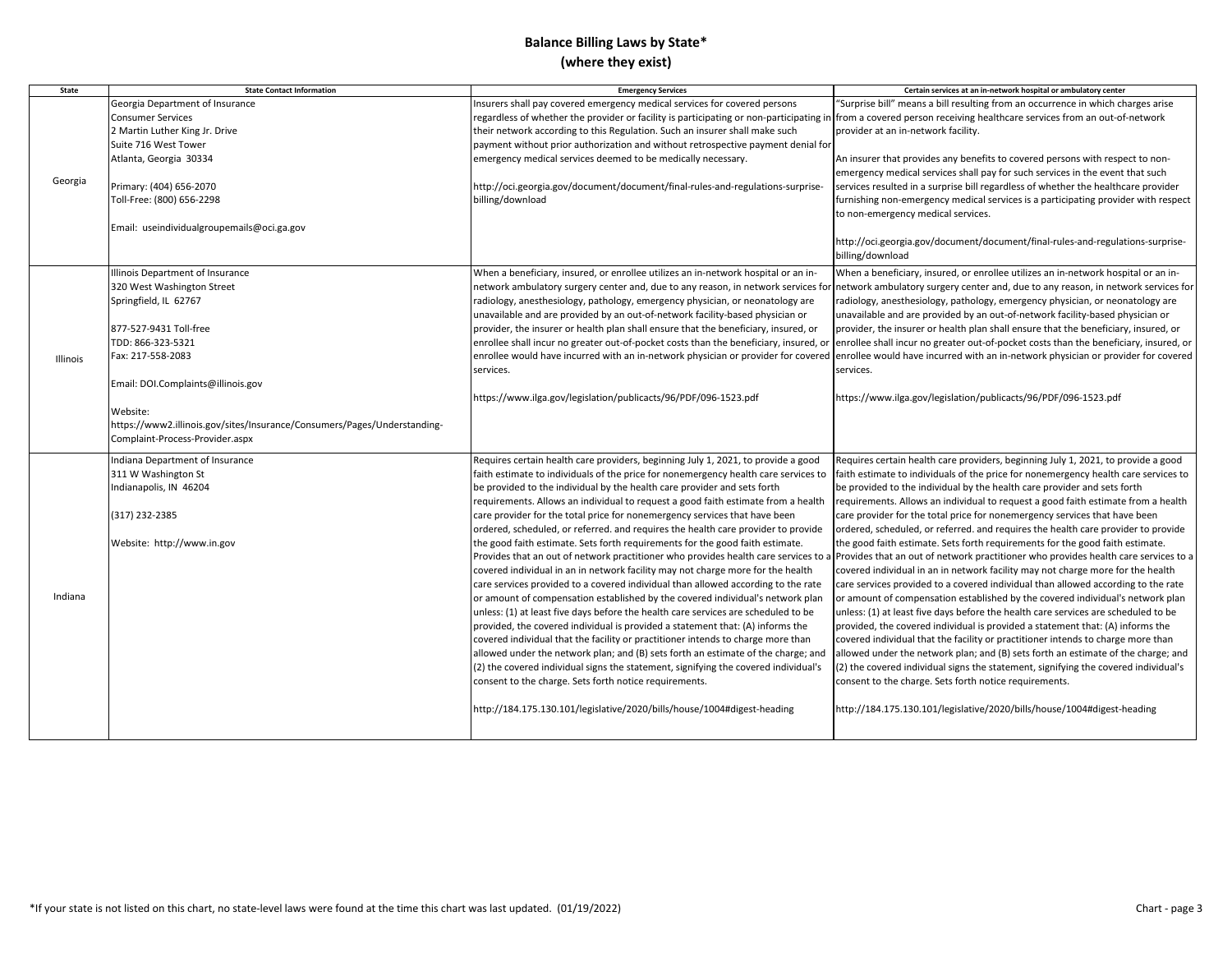| State    | <b>State Contact Information</b>                                                                                                                                                                                                                                                                                                                                                                                                                                                                                                                                                                                                                                                                                                        | <b>Emergency Services</b>                                                                                                                                                                                                                                                                                                                                                                                                                                                                                                                                                                                                                                                                                                                                                                                                                                                                                                                                      | Certain services at an in-network hospital or ambulatory center                                                                                                                                                                                                                                                                                                                                                                                                                                                                                                                                                                                                                                                                                                                                                                                                                                                                                                |
|----------|-----------------------------------------------------------------------------------------------------------------------------------------------------------------------------------------------------------------------------------------------------------------------------------------------------------------------------------------------------------------------------------------------------------------------------------------------------------------------------------------------------------------------------------------------------------------------------------------------------------------------------------------------------------------------------------------------------------------------------------------|----------------------------------------------------------------------------------------------------------------------------------------------------------------------------------------------------------------------------------------------------------------------------------------------------------------------------------------------------------------------------------------------------------------------------------------------------------------------------------------------------------------------------------------------------------------------------------------------------------------------------------------------------------------------------------------------------------------------------------------------------------------------------------------------------------------------------------------------------------------------------------------------------------------------------------------------------------------|----------------------------------------------------------------------------------------------------------------------------------------------------------------------------------------------------------------------------------------------------------------------------------------------------------------------------------------------------------------------------------------------------------------------------------------------------------------------------------------------------------------------------------------------------------------------------------------------------------------------------------------------------------------------------------------------------------------------------------------------------------------------------------------------------------------------------------------------------------------------------------------------------------------------------------------------------------------|
| lowa     | Office of the Attorney General of Iowa<br><b>Consumer Protection Division</b><br><b>Hoover State Office Building</b><br>1305 E. Walnut Street<br>Des Moines, Iowa 50319-0106<br>Phone: 515-281-5926, 888-777-4590 (outside of the Des Moines metro area)<br>Fax: 515-281-6771<br>Email: consumer.consumer@ag.iowa.gov<br>Online Consumer Complaint: https://www.iowaattorneygeneral.gov/for-<br>consumers/file-a-consumer-complaint/complaint-form/<br>Printable Complaint Form: https://www.iowaattorneygeneral.gov/for-<br>consumers/file-a-consumer-complaint/printable-consumer-complaint-form/<br>https://www.iowaattorneygeneral.gov/for-consumers/file-a-consumer-complaint<br>Department of Professional & Financial Regulation | Carriers that provide coverage for emergency services are responsible for charges<br>for emergency services provided to a covered individual, including services<br>furnished outside any contractual provider network or preferred provider<br>network. Does not require prior authorization for emergency services (including<br>all services necessary to evaluate and stabilize an emergency medical condition).<br>https://www.legis.iowa.gov/docs/code/514C.16.pdf<br>An out-of-network provider reimbursed for a surprise bill or a bill for covered                                                                                                                                                                                                                                                                                                                                                                                                    | N/A<br>An out-of-network provider reimbursed for a surprise bill or a bill for covered                                                                                                                                                                                                                                                                                                                                                                                                                                                                                                                                                                                                                                                                                                                                                                                                                                                                         |
| Maine    | Bureau of Insurance<br>#34 State House Station<br>Augusta, ME 04333-0034<br>Phone: 207-624-8475 or 800-300-5000 (toll free)<br>Fax: 207-624-8599<br>Email: Insurance.PFR@maine.gov<br>Electronic Claim Form: https://www.maine.gov/pfr/insurance/eform chcd.html<br>https://www.maine.gov/pfr/insurance/complaint.html                                                                                                                                                                                                                                                                                                                                                                                                                  | emergency services, may not bill an enrollee for health care services beyond the<br>applicable coinsurance, copayment, deductible or other out-of-pocket cost<br>expense that would be imposed for the health care services if the services were<br>rendered by a network provider under the enrollee's health plan.<br>A "surprise bill" means a bill for health care services, including, but not limited to,<br>emergency services, received by an enrollee for covered services rendered by an<br>out-of-network provider, when such services were rendered by that out-of-<br>network provider at a network provider, during a service or procedure performed<br>by a network provider or during a service or procedure previously approved or<br>authorized by the carrier and the enrollee did not knowingly elect to obtain such<br>services from that out-of-network provider.<br>nttps://legislature.maine.gov/statutes/24-A/title24-Asec4303-C.html | emergency services, may not bill an enrollee for health care services beyond the<br>applicable coinsurance, copayment, deductible or other out-of-pocket cost<br>expense that would be imposed for the health care services if the services were<br>rendered by a network provider under the enrollee's health plan.<br>A "surprise bill" means a bill for health care services, including, but not limited to,<br>emergency services, received by an enrollee for covered services rendered by an<br>out-of-network provider, when such services were rendered by that out-of-<br>network provider at a network provider, during a service or procedure performed<br>by a network provider or during a service or procedure previously approved or<br>authorized by the carrier and the enrollee did not knowingly elect to obtain such<br>services from that out-of-network provider.<br>https://legislature.maine.gov/statutes/24-A/title24-Asec4303-C.html |
| Maryland | Maryland Insurance Administration<br>Attn: Consumer Complaint Investigation-Health<br>200 St. Paul Place, Suite 2700<br>Baltimore, MD 21202<br>Phone: 410-468-2000<br>Fax: 410-468-2020<br>Toll-Free: 800-492-6116; TTY 800-735-2258<br>Online Complaint Form: https://enterprise.insurance.maryland.gov/consumer/<br>Website: http://www.insurance.maryland.gov                                                                                                                                                                                                                                                                                                                                                                        | f your PPO plan is subject to Maryland law, and you and the hospital-based or on-<br>call doctor agree to an assignment of benefits, then the plan will send the paymen<br>to the doctor. The hospital-based or on-call physician will be paid based on state<br>law and cannot balance bill you. But you will still have to pay any applicable<br>deductible, copayment, and coinsurance.<br>https://insurance.maryland.gov/Consumer/Documents/publications/FAQ-<br>HealthInsuranceCoverageAndTheClaimProcess.pdf                                                                                                                                                                                                                                                                                                                                                                                                                                             | If your PPO plan is subject to Maryland law, and you and the hospital-based or on-<br>call doctor agree to an assignment of benefits, then the plan will send the payment<br>to the doctor. The hospital-based or on-call physician will be paid based on state<br>law and cannot balance bill you. But you will still have to pay any applicable<br>deductible, copayment, and coinsurance.<br>https://insurance.maryland.gov/Consumer/Documents/publications/FAQ-<br>HealthInsuranceCoverageAndTheClaimProcess.pdf                                                                                                                                                                                                                                                                                                                                                                                                                                           |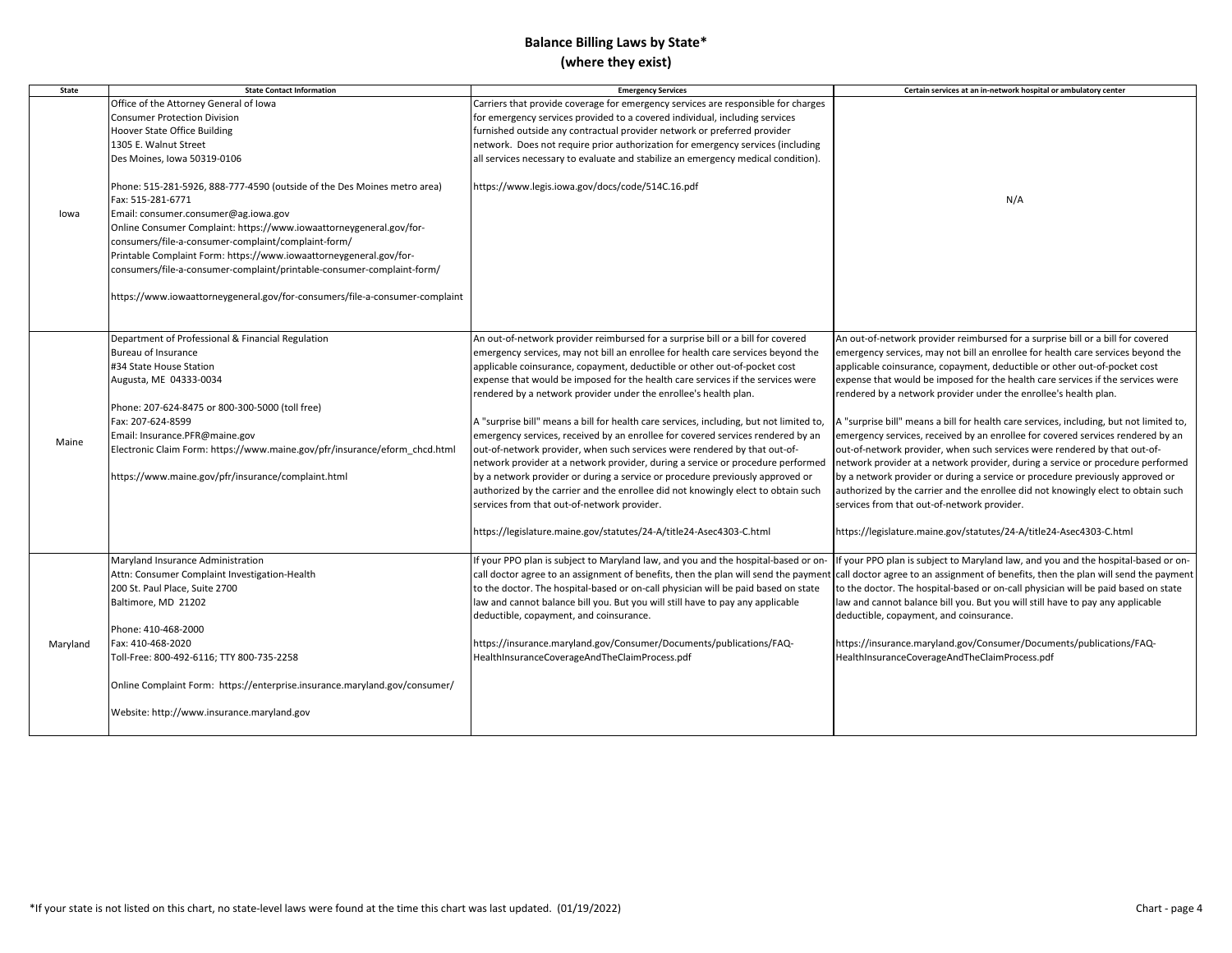| State         | <b>State Contact Information</b>                                            | <b>Emergency Services</b>                                                         | Certain services at an in-network hospital or ambulatory center                       |
|---------------|-----------------------------------------------------------------------------|-----------------------------------------------------------------------------------|---------------------------------------------------------------------------------------|
|               | Division of Insurance                                                       | HMO. Requires an HMO to provide/arrange for indemnity payments to a member        | Requires insurers to cover services from OON providers practicing inside in-          |
|               | <b>Consumer Services Unit</b>                                               | or provider for a reasonable amount charged for the cost of emergency medical     | network facilities with no greater cost-sharing to the patient where the patient did  |
|               | 1000 Washington Street, Suite 810                                           | services by a provider who is not normally affiliated with the HMO when the       | not have a "reasonably opportunity" to have the service performed by a network        |
|               | Boston, MA 02118-6200                                                       | member requires services for an emergency medical condition.                      | provider.                                                                             |
|               | Health Care Helpline: (888) 830-6277<br>Fax: (617) 753-6830                 | https://malegislature.gov/Laws/GeneralLaws/Partl/TitleXXII/Chapter176G/Section    | https://www.mass.gov/files/documents/2018/03/14/2015-ctr-out-of-network.pdf           |
| Massachusetts | Email: CSSComplaints@mass.gov                                               |                                                                                   |                                                                                       |
|               |                                                                             | PPO. If a covered person receives emergency care and cannot reasonably reach a    |                                                                                       |
|               | Online Consumer Complaint Form: https://www.mass.gov/forms/doi-insurance-   | preferred provider, requires payment for care related to the emergency to be      |                                                                                       |
|               | complaint-submission-form                                                   | made at the same level and in the same manner as if the covered person had been   |                                                                                       |
|               | Print/Fax Complaint Form: https://www.mass.gov/doc/doi-insurance-complaint- | treated by a preferred provider.                                                  |                                                                                       |
|               | form/download                                                               |                                                                                   |                                                                                       |
|               |                                                                             | https://malegislature.gov/Laws/GeneralLaws/Partl/TitleXXII/Chapter176I/Section3   |                                                                                       |
|               | Website: https://www.mass.gov/how-to/filing-an-insurance-complaint          |                                                                                   |                                                                                       |
|               |                                                                             |                                                                                   |                                                                                       |
|               | Department of Insurance and Financial Services                              | Michigan law caps the amount that an out-of-network provider may collect if the   | Michigan law caps the amount that an out-of-network provider may collect if the       |
|               | Office of Consumer Services                                                 | health care service is provided to an emergency patient, which is covered by the  | health care service is provided to a non-emergency patient, the service is covered    |
|               | PO Box 30220                                                                | patient's health benefit plan, the service is provided by an out-of-network       | by the patient's health benefit plan, the service is provided by an out-of-network    |
|               | Lansing, MI 48909                                                           | provider, and the service is provided at either an in-network or out-of-network   | provider at an in-network health facility, and the patient either: (1) does not have  |
|               |                                                                             | facility. Out-of-network providers are prohibited from attempting to collect from | the ability/opportunity to choose an in-network provider, or (2) the patient did not  |
|               | Phone: 877-999-6442                                                         | the patient any amount other than the applicable in-network coinsurance,          | receive a proper disclosure. Out-of-network providers are prohibited from             |
|               | Fax: 517-284-8853                                                           | copayment, or deductible.                                                         | attempting to collect from the patient any amount other than the applicable in-       |
| Michigan      | Email: DIFScomplaints@michigan.gov                                          |                                                                                   | network coinsurance, copayment, or deductible.                                        |
|               |                                                                             | http://www.legislature.mi.gov/documents/2019-                                     |                                                                                       |
|               | Online Complaint Form: https://difs.state.mi.us/Complaints/                 | 2020/billanalysis/Senate/pdf/2019-SFA-4459-L.pdf                                  | http://www.legislature.mi.gov/documents/2019-                                         |
|               |                                                                             |                                                                                   | 2020/billanalysis/Senate/pdf/2019-SFA-4459-L.pdf                                      |
|               |                                                                             | https://www.healthlawattorneyblog.com/new-michigan-law-prohibits-surprise-        |                                                                                       |
|               |                                                                             | medical-billing/                                                                  | https://www.healthlawattorneyblog.com/new-michigan-law-prohibits-surprise-            |
|               |                                                                             |                                                                                   | medical-billing/                                                                      |
|               |                                                                             |                                                                                   |                                                                                       |
|               | Office of Minnesota Attorney General Keith Ellison                          | Prohibits a network provider from billing an enrollee for any amount in excess of | Prohibits a network provider from billing an enrollee for any amount in excess of     |
|               | 445 Minnesota Street, Suite 1400                                            | the allowable amount the carrier contracted for with the provider as total        | the allowable amount the carrier contracted for with the provider as total            |
|               | St. Paul, MN 55101                                                          | payment for the health care service. Authorizes a network provider to bill an     | payment for the health care service. Authorizes a network provider to bill an         |
|               |                                                                             | enrollee the approved copayment, deductible, or coinsurance.                      | enrollee the approved copayment, deductible, or coinsurance.                          |
|               | Phone: (651) 296-3353 (Twin Cities Calling Area) or (800) 657-3787          |                                                                                   |                                                                                       |
|               |                                                                             | https://www.revisor.mn.gov/statutes/cite/62K.11                                   | https://www.revisor.mn.gov/statutes/cite/62K.11                                       |
| Minnesota     | Online Consumer Assistance Request Form:                                    |                                                                                   |                                                                                       |
|               | https://www.ag.state.mn.us/Office/Forms/ConsumerAssistanceRequest.asp       |                                                                                   | Prohibits an enrollee's financial responsibility for unauthorized provider services12 |
|               |                                                                             |                                                                                   | from exceeding the cost-sharing requirements (i.e., copayments, deductibles,          |
|               | https://www.ag.state.mn.us/Office/Complaint.asp                             |                                                                                   | coinsurance, etc.) under their insurance had the service been provided by a           |
|               |                                                                             |                                                                                   | participating provider.                                                               |
|               |                                                                             |                                                                                   |                                                                                       |
|               |                                                                             |                                                                                   | https://www.revisor.mn.gov/statutes/cite/62Q.556                                      |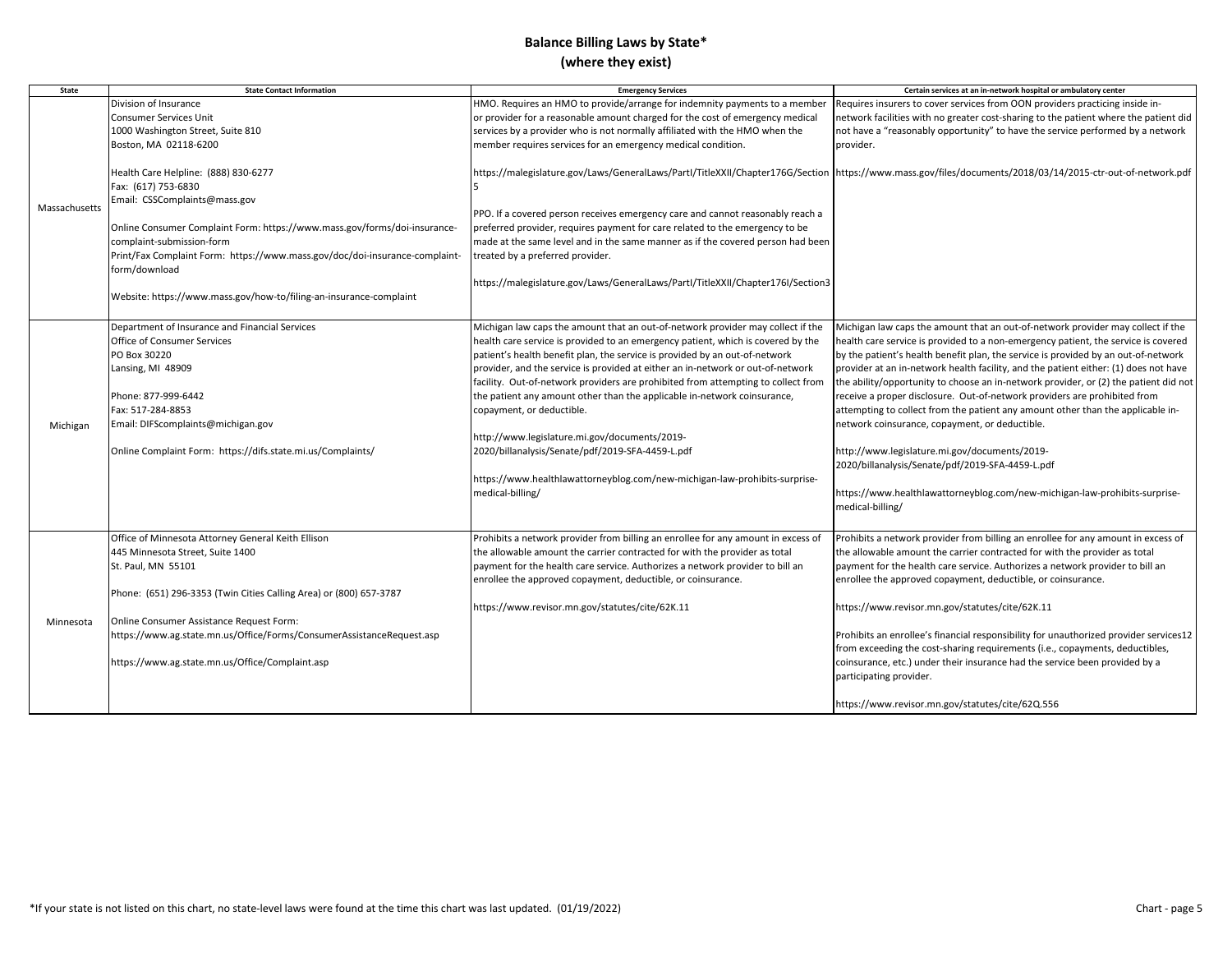| State       | <b>State Contact Information</b>                                                 | <b>Emergency Services</b>                                                             | Certain services at an in-network hospital or ambulatory center                       |
|-------------|----------------------------------------------------------------------------------|---------------------------------------------------------------------------------------|---------------------------------------------------------------------------------------|
|             | Mississippi Insurance Department                                                 | If the insured provides the insurer with written direction that all or a portion of   | If the insured provides the insurer with written direction that all or a portion of   |
|             | P.O. Box 79                                                                      | any indemnities or benefits provided by the insured's policy be paid to a provider    | any indemnities or benefits provided by the insured's policy be paid to a provider    |
|             | Jackson, MS 39205-0079                                                           | rendering hospital, nursing, medical, or surgical services, then requires the insurer | rendering hospital, nursing, medical, or surgical services, then requires the insurer |
|             |                                                                                  | to pay the provider directly.                                                         | to pay the provider directly.                                                         |
|             | Phone: 601-359-3569                                                              |                                                                                       |                                                                                       |
|             | Toll Free: 800-562-2957                                                          | Requires the payment to the provider to be considered "payment in full" and           | Requires the payment to the provider to be considered "payment in full" and           |
| Mississippi | Fax: 601-359-1077                                                                | prohibits the provider from billing or collecting from the insured any amount         | prohibits the provider from billing or collecting from the insured any amount         |
|             | Attorney General's Office: 601-359-4230                                          | above that payment, other than the deductible, coinsurance, copayment, or other       | above that payment, other than the deductible, coinsurance, copayment, or other       |
|             | Mississippi Health Advocacy Program: 601-353-0845                                | charges for equipment or services requested by the insured that are noncovered        | charges for equipment or services requested by the insured that are noncovered        |
|             |                                                                                  | benefits.                                                                             | benefits.                                                                             |
|             | https://www.midhelps.org/insurance-guide/balance-billing/                        |                                                                                       |                                                                                       |
|             |                                                                                  | https://www.mid.ms.gov/healthcare/questionsanswers/TopicTwo.pdf                       | https://www.mid.ms.gov/healthcare/questionsanswers/TopicTwo.pdf                       |
|             | Missouri Department of Commerce & Insurance                                      | Requires carriers to cover emergency services necessary to screen and stabilize an    | When unanticipated out-of-network care is provide, prohibits the health care          |
|             | nsurance Divisions                                                               | enrollee and prohibits requiring prior authorization of such services. Subjects       | professional who sends a claim to a carrier to bill patient for more than the cost-   |
|             | PO Box 690                                                                       | coverage of emergency services to applicable copayments, coinsurance, and             | sharing requirements.                                                                 |
|             | lefferson City, MO 65102-0690                                                    | deductibles.                                                                          |                                                                                       |
|             |                                                                                  |                                                                                       | https://revisor.mo.gov/main/OneSection.aspx?section=376.690#:~:text=(3)%20If%         |
|             | Phone: (573) 751-4126; toll-free 800-726-7390                                    | https://revisor.mo.gov/main/OneSection.aspx?section=376.1367                          | 20the%20health%20care,for%20the%20unanticipated%20out%2Dof%2D                         |
|             | Fax: (573) 526-4898                                                              |                                                                                       |                                                                                       |
|             |                                                                                  |                                                                                       |                                                                                       |
| Missouri    | Online Complaint Form: https://sbs.naic.org/solar-                               |                                                                                       |                                                                                       |
|             | web/pages/public/onlineComplaintForm/onlineComplaintForm.jsf?state=MO            |                                                                                       |                                                                                       |
|             |                                                                                  |                                                                                       |                                                                                       |
|             | Mail/Fax Complaint Form:                                                         |                                                                                       |                                                                                       |
|             | https://insurance.mo.gov/consumers/complaints/documents/DCIConsumercompl         |                                                                                       |                                                                                       |
|             | aint.pdf                                                                         |                                                                                       |                                                                                       |
|             |                                                                                  |                                                                                       |                                                                                       |
|             | https://insurance.mo.gov/consumers/complaints/index.php                          |                                                                                       |                                                                                       |
|             |                                                                                  |                                                                                       |                                                                                       |
|             | Nebraska Department of Insurance                                                 | Requires out-of-network providers to bill a patient for no more than his or her       |                                                                                       |
|             | P.O. Box 82089                                                                   | health insurance plan's in-network co-payments, co-insurance or deductible for        |                                                                                       |
|             | Lincoln, NE 68501                                                                | emergency care. It defines an emergency as the sudden onset of a medical              |                                                                                       |
|             |                                                                                  | condition that would place a person in serious jeopardy if not treated immediately,   |                                                                                       |
|             | Contact Consumer Affairs:                                                        | and limits a patient's expenses to what would have been charged if the patient        |                                                                                       |
|             | Phone: 877-564-7323 (toll-free in Nebraska) or 402-471-0888                      | had been treated at an in-network facility.                                           |                                                                                       |
|             | Fax: 402-471-4610                                                                |                                                                                       |                                                                                       |
|             | Email: DOI.ConsumerAffairs@nebraska.gov                                          | https://nebraskalegislature.gov/FloorDocs/106/PDF/Final/LB997.pdf                     | N/A                                                                                   |
| Nebraska    |                                                                                  |                                                                                       |                                                                                       |
|             | Online Complaint Form: https://sbs.naic.org/solar-                               |                                                                                       |                                                                                       |
|             | web/pages/public/onlineComplaintForm/onlineComplaintForm.jsf?state=NE&span       |                                                                                       |                                                                                       |
|             | ish=N                                                                            |                                                                                       |                                                                                       |
|             |                                                                                  |                                                                                       |                                                                                       |
|             | Filing an Insurance Complaint Brochure:                                          |                                                                                       |                                                                                       |
|             | https://doi.nebraska.gov/sites/doi.nebraska.gov/files/doc/FilingAnInsuranceCompl |                                                                                       |                                                                                       |
|             | aint 0.pdf                                                                       |                                                                                       |                                                                                       |
|             |                                                                                  |                                                                                       |                                                                                       |
|             | Website: https://doi.nebraska.gov/consumer/consumer-assistance                   |                                                                                       |                                                                                       |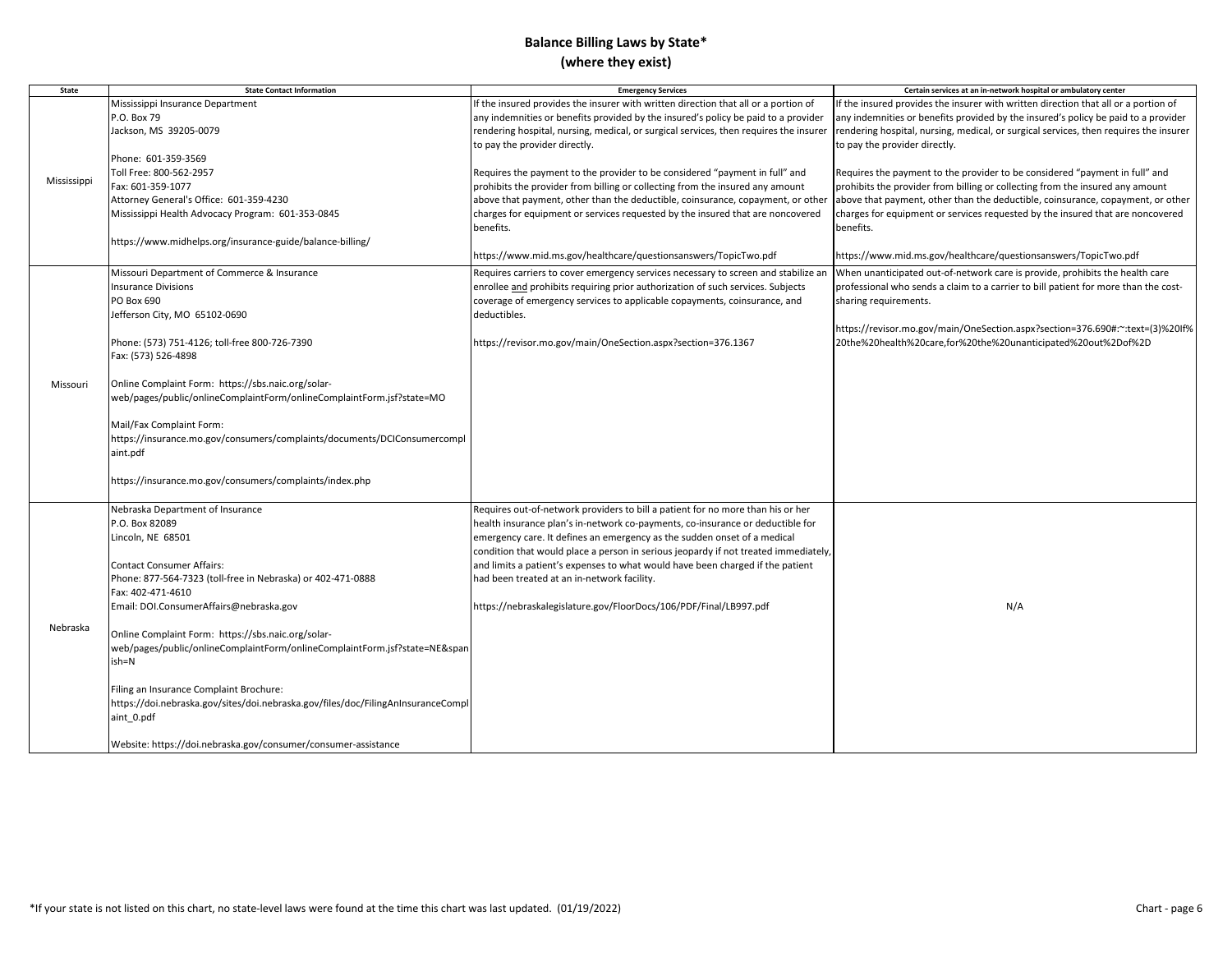| State         | <b>State Contact Information</b>                                                                                                                                                                                                                                                                                                                                                                                                                                                                                             | <b>Emergency Services</b>                                                       | Certain services at an in-network hospital or ambulatory center                                                                                                       |
|---------------|------------------------------------------------------------------------------------------------------------------------------------------------------------------------------------------------------------------------------------------------------------------------------------------------------------------------------------------------------------------------------------------------------------------------------------------------------------------------------------------------------------------------------|---------------------------------------------------------------------------------|-----------------------------------------------------------------------------------------------------------------------------------------------------------------------|
|               | Nevada Division of Insurance                                                                                                                                                                                                                                                                                                                                                                                                                                                                                                 | Prohibits OON providers/facilities from collecting from enrollees more than in- | Does not cover non-MNESs.                                                                                                                                             |
|               | 1818 E. College Pkwy, Suite 103                                                                                                                                                                                                                                                                                                                                                                                                                                                                                              | network cost-sharing amounts for medically necessary emergency services         |                                                                                                                                                                       |
|               | Carson City, NV 89706                                                                                                                                                                                                                                                                                                                                                                                                                                                                                                        | (MNESs).                                                                        | https://www.leg.state.nv.us/App/NELIS/REL/80th2019/Bill/6896/Text                                                                                                     |
|               | 775-687-0700 Phone                                                                                                                                                                                                                                                                                                                                                                                                                                                                                                           |                                                                                 |                                                                                                                                                                       |
|               | 775-687-0797 Fax                                                                                                                                                                                                                                                                                                                                                                                                                                                                                                             | https://www.leg.state.nv.us/App/NELIS/REL/80th2019/Bill/6896/Text               |                                                                                                                                                                       |
| Nevada        | Nevada Division of Insurance<br>3300 W. Sahara Ave., Suite 275<br>Las Vegas, NV 89102<br>702-486-4009 Phone<br>702-486-4007 Fax<br>Toll Free Phone: (888) 872-3234<br>File Complaint Online:<br>https://gov.sircon.com/portalAccess.do?service=consumerPortal&authorization=<br>pEncZO81ZnFo6SA=<br>Mail-In Complaint Form: https://doi.nv.gov/uploadedFiles/doinvgov/ public-<br>documents/Consumers/ComplaintFormA.pdf<br>Website:<br>https://doi.nv.gov/Consumers/Health and Accident Insurance/Balance Billing F<br>AQs/ |                                                                                 |                                                                                                                                                                       |
|               | New Hampshire Insurance Department                                                                                                                                                                                                                                                                                                                                                                                                                                                                                           | f you received care at an in-network hospital or surgical                       | If you received care at an in-network hospital or surgical                                                                                                            |
|               | 21 South Fruit St., Suite 14                                                                                                                                                                                                                                                                                                                                                                                                                                                                                                 | center, the new law prevents anesthesiology, radiology,                         | center, the new law prevents anesthesiology, radiology,                                                                                                               |
|               | Concord NH 03301-2430                                                                                                                                                                                                                                                                                                                                                                                                                                                                                                        | emergency medicine, or pathology service providers-even                         | emergency medicine, or pathology service providers-even                                                                                                               |
|               |                                                                                                                                                                                                                                                                                                                                                                                                                                                                                                                              | f those providers are not in-network for your insurance                         | if those providers are not in-network for your insurance                                                                                                              |
|               | Phone: (603) 271-2261                                                                                                                                                                                                                                                                                                                                                                                                                                                                                                        | plan-from charging you anything other than your standard                        | plan-from charging you anything other than your standard                                                                                                              |
|               | Toll Free: (800) 852-3416; (800) 735-2964 (TYY/RDD Relay Services)                                                                                                                                                                                                                                                                                                                                                                                                                                                           | copays, deductibles, or coinsurance.                                            | copays, deductibles, or coinsurance.                                                                                                                                  |
|               | Fax: (603) 271-7066                                                                                                                                                                                                                                                                                                                                                                                                                                                                                                          |                                                                                 |                                                                                                                                                                       |
|               | Email: consumerservices@ins.nh.gov                                                                                                                                                                                                                                                                                                                                                                                                                                                                                           | illing.pdf                                                                      | https://www.nh.gov/insurance/consumers/documents/balance billing surprise b https://www.nh.gov/insurance/consumers/documents/balance billing surprise b<br>illing.pdf |
| New Hampshire | Online Consumer Complaint Form: https://sbs.naic.org/solar-                                                                                                                                                                                                                                                                                                                                                                                                                                                                  |                                                                                 |                                                                                                                                                                       |
|               | web/pages/public/onlineComplaintForm/onlineComplaintForm.jsf?state=NH                                                                                                                                                                                                                                                                                                                                                                                                                                                        |                                                                                 |                                                                                                                                                                       |
|               | Consumer Complaint Form (Printable):                                                                                                                                                                                                                                                                                                                                                                                                                                                                                         |                                                                                 |                                                                                                                                                                       |
|               | https://www.nh.gov/insurance/complaints/documents/consumer-complaint-                                                                                                                                                                                                                                                                                                                                                                                                                                                        |                                                                                 |                                                                                                                                                                       |
|               | form.pdf                                                                                                                                                                                                                                                                                                                                                                                                                                                                                                                     |                                                                                 |                                                                                                                                                                       |
|               | Website: www.NH.gov/insurance                                                                                                                                                                                                                                                                                                                                                                                                                                                                                                |                                                                                 |                                                                                                                                                                       |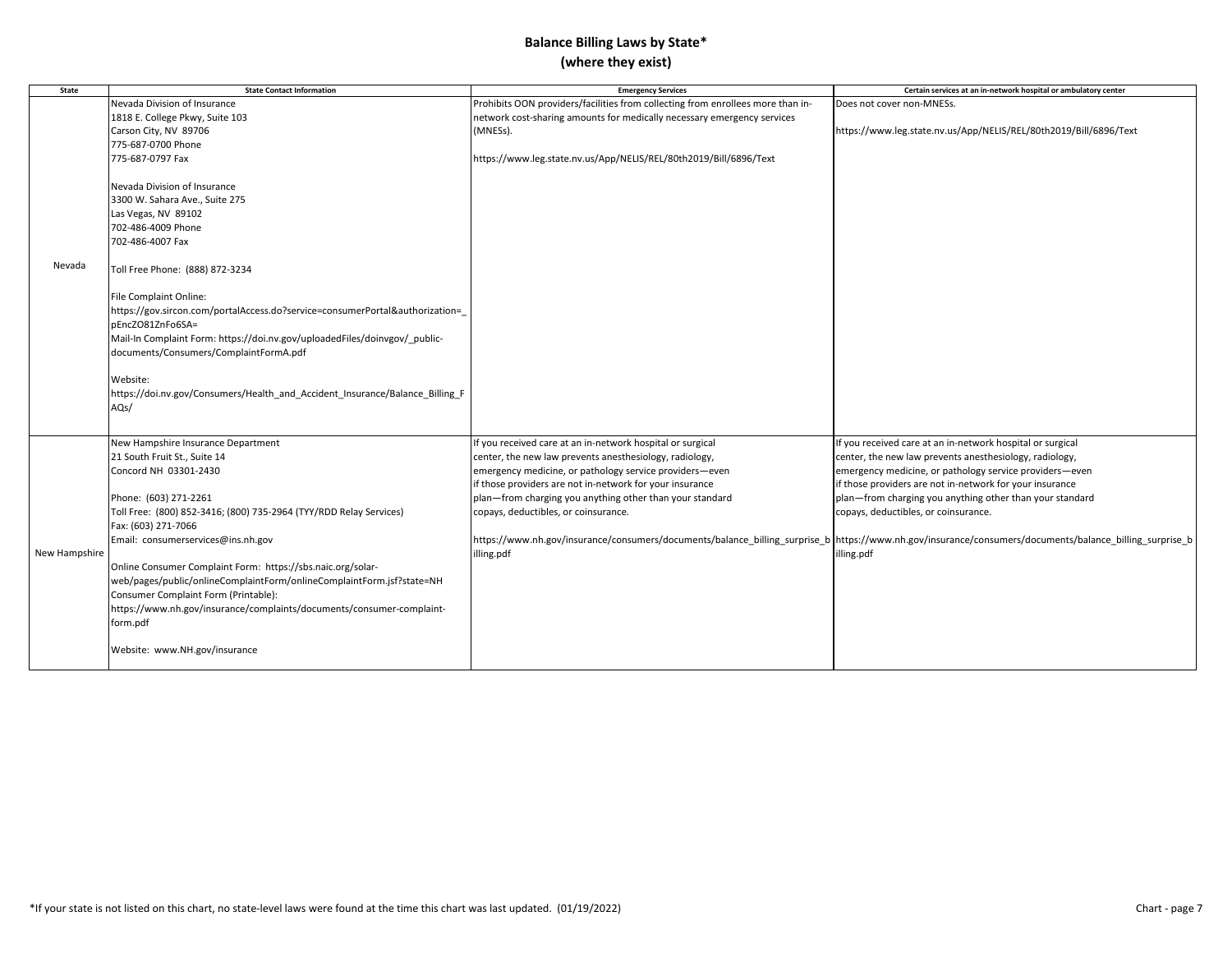| State      | <b>State Contact Information</b>                                                      | <b>Emergency Services</b>                                                                                                                                    | Certain services at an in-network hospital or ambulatory center                                                                                                 |
|------------|---------------------------------------------------------------------------------------|--------------------------------------------------------------------------------------------------------------------------------------------------------------|-----------------------------------------------------------------------------------------------------------------------------------------------------------------|
|            | New Jersey Department of Banking & Insurance                                          | Health care providers are prohibited from balance billing a covered person for                                                                               | You are covered for treatment by an out-of-network health care professional for                                                                                 |
|            | Consumer Inquiry and Response Center ("CIRC")                                         | inadvertent out-of-network services and/or out-of-network services provided on                                                                               | covered services when you use an in-network health care facility (e.g. hospital,                                                                                |
|            | P.O. Box 471                                                                          | an emergency or urgent basis above the amount of the covered person's liability                                                                              | ambulatory surgery center, etc.) and, for any reason, in network health care                                                                                    |
|            | Trenton, NJ 08625-0471                                                                | for in-network cost-sharing (i.e. the covered person's network level deductible,                                                                             | services are unavailable                                                                                                                                        |
|            |                                                                                       |                                                                                                                                                              |                                                                                                                                                                 |
|            |                                                                                       | copayments, or coinsurance).                                                                                                                                 | or provided by an out-of-network health care professional in that in-network                                                                                    |
|            | Phone: (609) 292-7272                                                                 |                                                                                                                                                              | facility. This includes laboratory testing ordered by an in network health care                                                                                 |
|            | Fax: (609) 777-0508 or (609) 292-2431                                                 | https://www.state.nj.us/dobi/division consumers/insurance/outofnetwork.html                                                                                  | professional and performed by an out-of-network bioanalytical laboratory (e.g.,                                                                                 |
| New Jersey |                                                                                       |                                                                                                                                                              | imaging, x-rays, blood tests, and anesthesia).                                                                                                                  |
|            | Online complaint form: https://sbs.naic.org/solar-                                    |                                                                                                                                                              |                                                                                                                                                                 |
|            | web/pages/public/onlineComplaintForm/onlineComplaintForm.jsf?state=NJ                 |                                                                                                                                                              | https://www.state.nj.us/dobi/bulletins/blt18_14.pdf                                                                                                             |
|            | Mail/fax complaint form: https://www.state.nj.us/dobi/complain.pdf                    |                                                                                                                                                              |                                                                                                                                                                 |
|            |                                                                                       |                                                                                                                                                              |                                                                                                                                                                 |
|            |                                                                                       |                                                                                                                                                              |                                                                                                                                                                 |
|            | https://www.state.nj.us/dobi/consumer.htm                                             |                                                                                                                                                              |                                                                                                                                                                 |
|            |                                                                                       |                                                                                                                                                              |                                                                                                                                                                 |
|            | New Mexico Office of Superintendent of Insurance                                      | A health insurance carrier shall reimburse a nonparticipating provider for                                                                                   | Other than applicable cost sharing that would apply if a participating provider had                                                                             |
|            | 1120 Paseo de Peralta, Room 428                                                       | emergency care necessary to evaluate and stabilize a covered person if a prudent                                                                             | rendered the same services, a health insurance carrier shall provide                                                                                            |
|            | Santa Fe, NM 87501                                                                    | layperson would reasonably believe that emergency care is necessary, regardless                                                                              | reimbursement for and a covered person shall not be liable for charges and fees                                                                                 |
|            |                                                                                       | of eventual diagnosis.                                                                                                                                       | for covered non-emergency care rendered by a nonparticipating provider that are                                                                                 |
|            | Phone: Main - (505) 827-4601; Toll Free - (855) 427 - 5674                            |                                                                                                                                                              | delivered when:                                                                                                                                                 |
|            | Online complaint form: https://www.osi.state.nm.us/index.php/managed-                 | A health insurance carrier shall not require that prior authorization for emergency                                                                          |                                                                                                                                                                 |
|            |                                                                                       |                                                                                                                                                              |                                                                                                                                                                 |
|            | healthcare-complaint/<br>Download PDF complaint form: https://www.osi.state.nm.us/wp- | care be obtained by, or on behalf of, a covered person prior to the point of<br>stabilization of that covered person if a prudent layperson would reasonably | (1) the covered person at an in-network facility does not have the ability or<br>opportunity to choose a participating provider who is available to provide the |
|            |                                                                                       |                                                                                                                                                              |                                                                                                                                                                 |
|            | content/uploads/2021/07/MHCB-Insured-Complaint-Form- Feb 2021.pdf                     | believe that the covered person requires emergency care.                                                                                                     | covered services; or                                                                                                                                            |
|            |                                                                                       |                                                                                                                                                              |                                                                                                                                                                 |
| New Mexico | Website: http://www.osi.state.nm.us/                                                  | A health insurance carrier may impose a cost-sharing or limitation of benefits                                                                               | (2) medically necessary care is unavailable within a health benefits plan's                                                                                     |
|            |                                                                                       | requirement for emergency care performed by a nonparticipating provider only to                                                                              | network; provided that "medical necessity" shall be determined by a covered                                                                                     |
|            |                                                                                       | the same extent that the copayment, co-insurance or limitation of benefits                                                                                   | person's provider in conjunction with the covered person's health benefits plan                                                                                 |
|            |                                                                                       | requirement applies for participating providers and is documented in the policy.                                                                             | and health insurance carrier.                                                                                                                                   |
|            |                                                                                       |                                                                                                                                                              |                                                                                                                                                                 |
|            |                                                                                       | A health insurance carrier may require an emergency care provider to notify a                                                                                | https://www.nmlegis.gov/Sessions/19%20Regular/bills/house/HB0207.HTML                                                                                           |
|            |                                                                                       | health insurance carrier of a covered person's admission to the hospital within a                                                                            |                                                                                                                                                                 |
|            |                                                                                       | reasonable time period after the covered person has been stabilized.                                                                                         |                                                                                                                                                                 |
|            |                                                                                       |                                                                                                                                                              |                                                                                                                                                                 |
|            |                                                                                       | https://www.nmlegis.gov/Sessions/19%20Regular/bills/house/HB0207.HTML                                                                                        |                                                                                                                                                                 |
|            |                                                                                       |                                                                                                                                                              |                                                                                                                                                                 |
|            |                                                                                       |                                                                                                                                                              |                                                                                                                                                                 |
|            |                                                                                       |                                                                                                                                                              |                                                                                                                                                                 |
|            | NYS Department of Financial Services                                                  | Consumers in New York are protected from bills for emergency services in                                                                                     | Consumers in New York are protected from surprise bills when treated by an out-                                                                                 |
|            | <b>Consumer Assistance Unit/IDR Process</b>                                           | hospitals, including inpatient care following emergency room treatment.                                                                                      | of-network doctor at a participating hospital or ambulatory surgical center in their                                                                            |
|            | One Commerce Plaza                                                                    |                                                                                                                                                              | health plan's network. Additionally, consumers with health insurance coverage                                                                                   |
|            | Albany, NY 12257                                                                      | https://www.dfs.ny.gov/consumers/health_insurance/surprise_medical_bills                                                                                     | provided by an insurer or HMO are protected from surprise bills when a                                                                                          |
|            |                                                                                       |                                                                                                                                                              | participating doctor refers them to a non-participating provider.                                                                                               |
|            | Phone: 1-800-342-3736                                                                 |                                                                                                                                                              |                                                                                                                                                                 |
|            | Email: IDRquestions@dfs.ny.gov                                                        |                                                                                                                                                              | https://www.dfs.ny.gov/consumers/health insurance/surprise medical bills                                                                                        |
| New York   | Patient Application - New York State Independent Dispute Resolution (IDR) for         |                                                                                                                                                              |                                                                                                                                                                 |
|            | <b>Emergency Services and Surprise Bills -</b>                                        |                                                                                                                                                              |                                                                                                                                                                 |
|            | https://www.dfs.ny.gov/system/files/documents/2020/10/idr_patient_application         |                                                                                                                                                              |                                                                                                                                                                 |
| .pdf       |                                                                                       |                                                                                                                                                              |                                                                                                                                                                 |
|            |                                                                                       |                                                                                                                                                              |                                                                                                                                                                 |
|            | Website:                                                                              |                                                                                                                                                              |                                                                                                                                                                 |
|            | https://www.dfs.ny.gov/consumers/health insurance/surprise medical bills              |                                                                                                                                                              |                                                                                                                                                                 |
|            |                                                                                       |                                                                                                                                                              |                                                                                                                                                                 |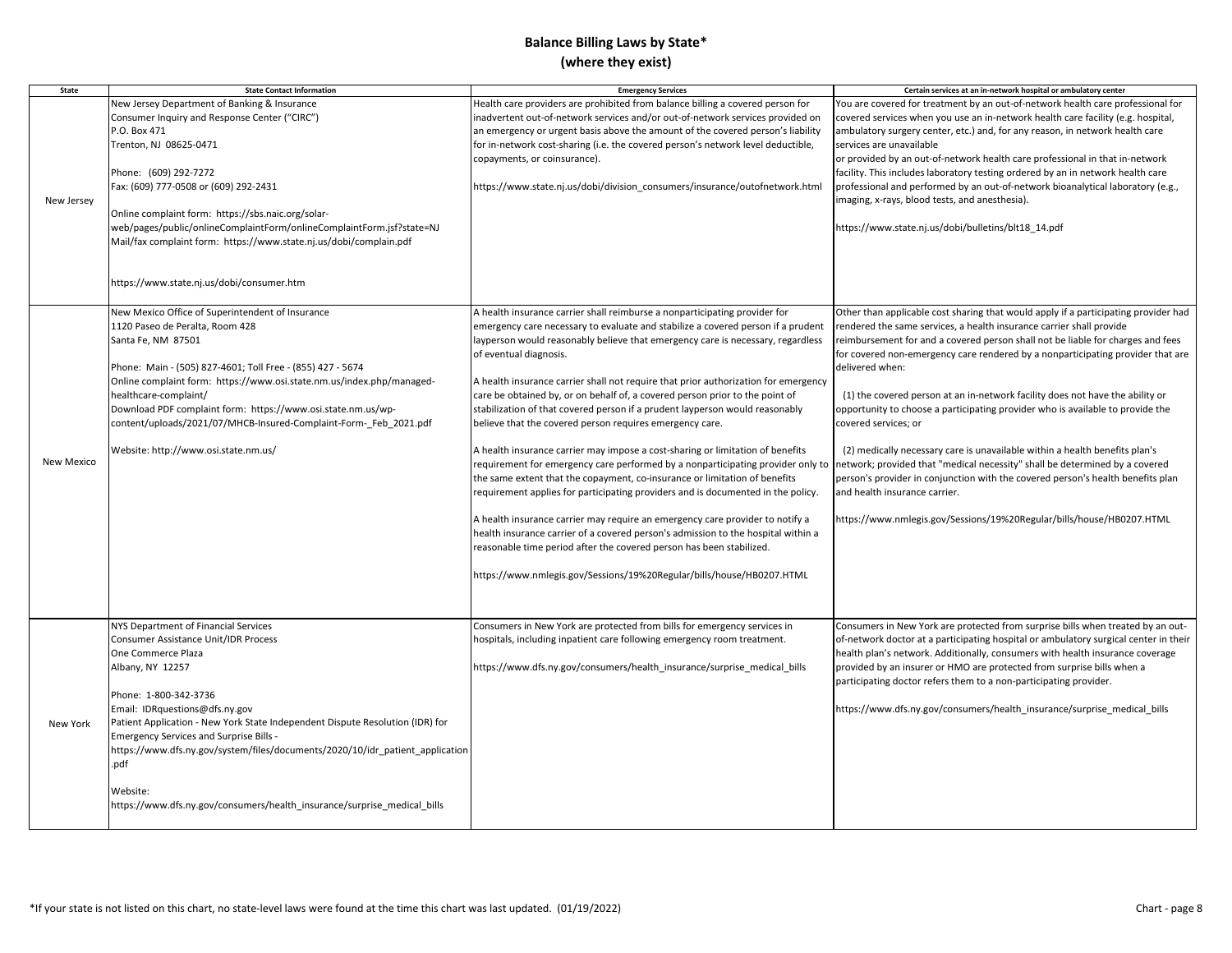| State          | <b>State Contact Information</b>                                                | <b>Emergency Services</b>                                                                                                                                       | Certain services at an in-network hospital or ambulatory center                     |
|----------------|---------------------------------------------------------------------------------|-----------------------------------------------------------------------------------------------------------------------------------------------------------------|-------------------------------------------------------------------------------------|
|                | North Carolina Department of Insurance                                          | Requires insurers to provide coverage for emergency services to the extent                                                                                      |                                                                                     |
|                | <b>Consumer Services Division</b>                                               |                                                                                                                                                                 |                                                                                     |
|                |                                                                                 | necessary to screen and stabilize a covered person and does not require prior                                                                                   |                                                                                     |
|                | 1201 Mail Service Center                                                        | authorization of the services if a prudent layperson acting reasonably would have                                                                               |                                                                                     |
|                | Raleigh, NC 27699-1201                                                          | believed that an emergency medical condition existed.                                                                                                           |                                                                                     |
|                | Phone: 855-408-1212                                                             | With respect to emergency services provided by a provider who is not under                                                                                      |                                                                                     |
|                |                                                                                 | contract with the insurer, requires the services to be covered if 1.) A prudent                                                                                 |                                                                                     |
|                | Online complaint form: https://my.ncdoi.com/SA form/INS COMPLAINT               | layperson acting reasonably would have believed that a delay would worsen the                                                                                   | N/A                                                                                 |
|                | Printable complaint form:                                                       | emergency; or 2.) The covered person did not seek services from a provider under                                                                                |                                                                                     |
|                | https://www.ncdoi.gov/documents/consumer/consumer-request-assistance-           | contract with the insurer because of circumstances beyond the control of the                                                                                    |                                                                                     |
| North Carolina | form/download                                                                   | covered person.                                                                                                                                                 |                                                                                     |
|                |                                                                                 |                                                                                                                                                                 |                                                                                     |
|                | Website: https://www.ncdoi.gov/assistance-or-file-complaint                     | Subjects coverage of emergency services to coinsurance, copayments, and                                                                                         |                                                                                     |
|                |                                                                                 | deductibles applicable under the plan, but prohibits an insurer from imposing cost-                                                                             |                                                                                     |
|                |                                                                                 | sharing for emergency services that differs from the cost-sharing that would have                                                                               |                                                                                     |
|                |                                                                                 | been imposed if the physician or provider furnishing the services were a provider                                                                               |                                                                                     |
|                |                                                                                 | contracting with the insurer.                                                                                                                                   |                                                                                     |
|                |                                                                                 |                                                                                                                                                                 |                                                                                     |
|                |                                                                                 | https://www.ncleg.gov/EnactedLegislation/Statutes/PDF/BySection/Chapter_58/G                                                                                    |                                                                                     |
|                |                                                                                 | S 58-3-190.pdf                                                                                                                                                  |                                                                                     |
|                |                                                                                 |                                                                                                                                                                 |                                                                                     |
|                | Ohio Department of Insurance                                                    | For emergency services provided at an out-of-network emergency facility in this                                                                                 | For unanticipated out-of-network care provided at an in-network facility in this    |
|                | <b>Consumer Services Division</b>                                               | state, neither the emergency facility nor an out-of-network provider shall bill a                                                                               | state, a provider shall not bill a covered person for the difference between the    |
|                | 50 West Town Street, Third Floor/Suite 300                                      | covered person for the difference between the health plan issuer's reimbursement health plan issuer's reimbursement and the provider's charge for the services. |                                                                                     |
|                | Columbus, OH 43215                                                              | and the emergency facility's or the provider's charge for the services.                                                                                         |                                                                                     |
|                |                                                                                 |                                                                                                                                                                 | https://insurance.ohio.gov/static/Consumer/Surprise+Billing/HB388_133_ENACTE        |
|                | Phone: 614-644-2658, 800-686-1526                                               | For emergency services provided by an out-of-network ambulance in this state,                                                                                   | D.pdf                                                                               |
|                |                                                                                 | neither the ambulance nor an out-of-network provider shall bill a covered person                                                                                |                                                                                     |
|                | Online message form: https://insurance.ohio.gov/wps/portal/gov/odi/about-       | for the difference between the health plan issuer's reimbursement and the                                                                                       |                                                                                     |
| Ohio           | us/contact-us                                                                   | ambulance's or provider's charge for the services.                                                                                                              |                                                                                     |
|                | Online consumer complaint form:                                                 |                                                                                                                                                                 |                                                                                     |
|                |                                                                                 | https://gateway.insurance.ohio.gov/UI/ODI.CS.Public.UI/Complaint.mvc/DisplayCo  https://insurance.ohio.gov/static/Consumer/Surprise+Billing/HB388 133 ENACTE    |                                                                                     |
|                |                                                                                 |                                                                                                                                                                 |                                                                                     |
|                | nsumerComplaintForm                                                             | D.pdf                                                                                                                                                           |                                                                                     |
|                |                                                                                 |                                                                                                                                                                 |                                                                                     |
|                | Website:                                                                        |                                                                                                                                                                 |                                                                                     |
|                | nttps://insurance.ohio.gov/wps/portal/gov/odi/consumers/health/surprise-billing |                                                                                                                                                                 |                                                                                     |
|                |                                                                                 |                                                                                                                                                                 |                                                                                     |
|                | State of Oregon                                                                 | A provider who is an out-of-network provider for a health benefit plan or health                                                                                | A provider who is an out-of-network provider for a health benefit plan or health    |
|                | Department of Consumer and Business Services                                    | care service contract may not bill an enrollee in the health benefit plan or health                                                                             | care service contract may not bill an enrollee in the health benefit plan or health |
|                | Division of Financial Regulation - 2                                            | care service contract for emergency services or other inpatient or outpatient                                                                                   | care service contract for emergency services or other inpatient or outpatient       |
|                | P.O. Box 14480                                                                  | services provided at an in-network health care facility.                                                                                                        | services provided at an in-network health care facility.                            |
|                | Salem, OR 97309-0405                                                            |                                                                                                                                                                 |                                                                                     |
|                |                                                                                 | https://oregon.public.law/statutes/ors 743b.287                                                                                                                 | https://oregon.public.law/statutes/ors 743b.287                                     |
|                | Phone: 888-877-4894 (toll-free)                                                 |                                                                                                                                                                 |                                                                                     |
| Oregon         | Fax: 503-378-4351                                                               |                                                                                                                                                                 |                                                                                     |
|                |                                                                                 |                                                                                                                                                                 |                                                                                     |
|                | Email: dfr.insurancehelp@oregon.gov                                             |                                                                                                                                                                 |                                                                                     |
|                |                                                                                 |                                                                                                                                                                 |                                                                                     |
|                | Insurance complaint form (electronic): https://sbs.naic.org/solar-              |                                                                                                                                                                 |                                                                                     |
|                | web/pages/public/onlineComplaintForm/onlineComplaintForm.jsf?state=or           |                                                                                                                                                                 |                                                                                     |
|                | Insurance complaint form (mail or fax):                                         |                                                                                                                                                                 |                                                                                     |
|                | https://dfr.oregon.gov/help/Documents/3600.pdf                                  |                                                                                                                                                                 |                                                                                     |
|                |                                                                                 |                                                                                                                                                                 |                                                                                     |
|                | Website: dfr.oregon.gov                                                         |                                                                                                                                                                 |                                                                                     |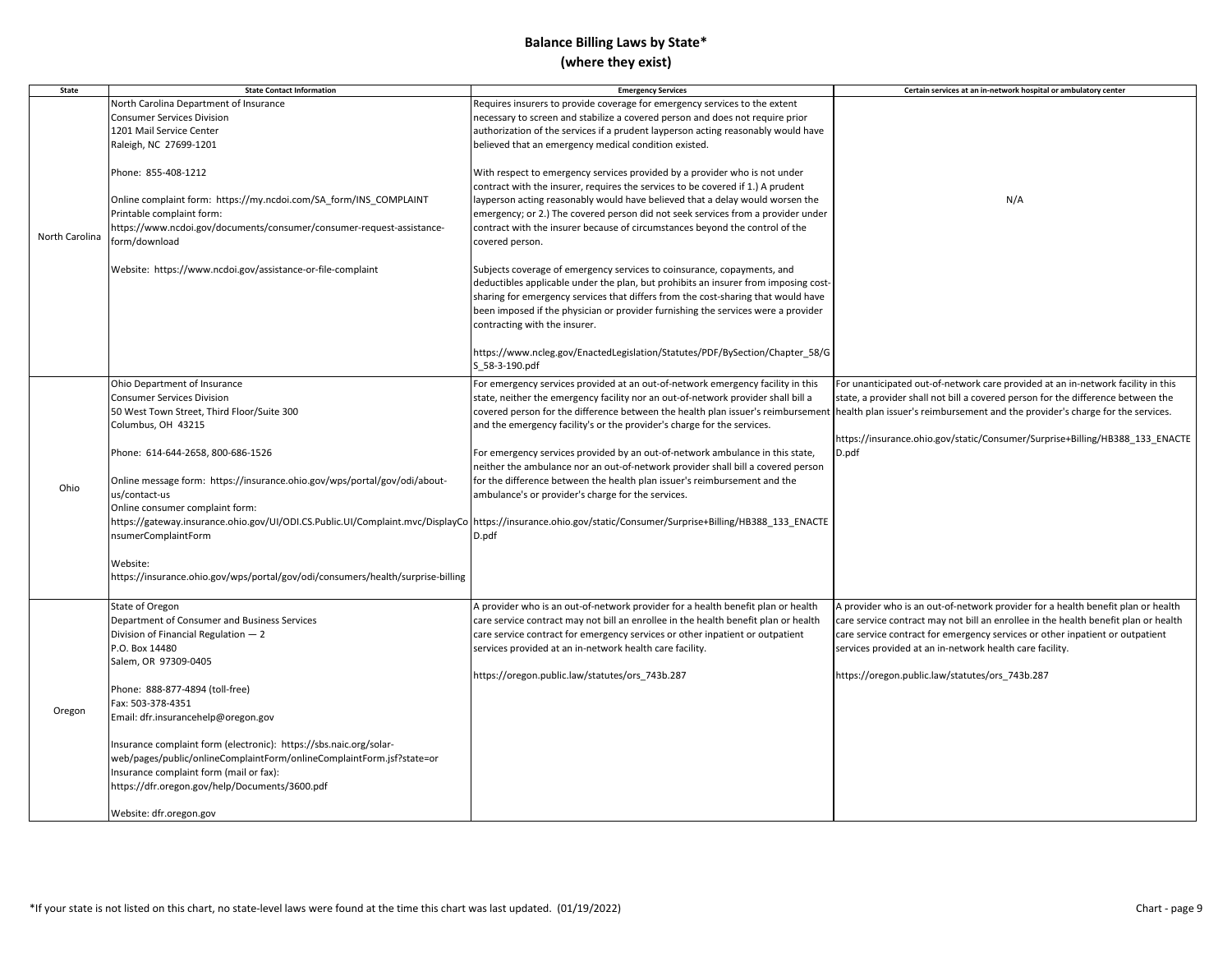| State        | <b>State Contact Information</b>                                             | <b>Emergency Services</b>                                                                       | Certain services at an in-network hospital or ambulatory center                   |
|--------------|------------------------------------------------------------------------------|-------------------------------------------------------------------------------------------------|-----------------------------------------------------------------------------------|
|              | Pennsylvania Insurance Department                                            | Prohibits a plan from denying any claim for emergency services on the basis that                |                                                                                   |
|              | <b>Bureau of Consumer Services</b>                                           | the enrollee did not receive permission, prior approval, or referral prior to seeking           |                                                                                   |
|              | Room 1209, Strawberry Square                                                 | emergency service.                                                                              |                                                                                   |
|              | Harrisburg, PA 17120                                                         |                                                                                                 |                                                                                   |
|              |                                                                              | https://www.pacodeandbulletin.gov/Display/pacode?file=/secure/pacode/data/02                    |                                                                                   |
|              | Phone: 877-881-6388                                                          | 8/chapter9/subchapHtoc.html&d=reduce                                                            |                                                                                   |
|              | Fax: (717) 787-8585                                                          |                                                                                                 |                                                                                   |
|              | Email: ra-in-consumer@pa.gov                                                 | If a plan has no participating providers within an approved service area available to           | N/A                                                                               |
|              |                                                                              | provide covered services, requires it to arrange/provide coverage for services                  |                                                                                   |
| Pennsylvania | Pennsylvania Consumer Services Online tool:                                  | provided by a nonparticipating provider and cover the non-network services at the               |                                                                                   |
|              | https://gov.sircon.com/portalAccess.do?service=consumerPortal&authorization= | same level of benefit as if a network provider had been available.                              |                                                                                   |
|              | pEncnBS5QaJp23k=                                                             |                                                                                                 |                                                                                   |
|              |                                                                              | http://www.pacodeandbulletin.gov/Display/pacode?file=/secure/pacode/data/02                     |                                                                                   |
|              | Download a complaint form:                                                   | 8/chapter9/s9.681.html&d=reduce                                                                 |                                                                                   |
|              | https://www.insurance.pa.gov/Consumers/insurance-                            |                                                                                                 |                                                                                   |
|              | complaint/Documents/Complaint%20Form.pdf                                     |                                                                                                 |                                                                                   |
|              |                                                                              |                                                                                                 |                                                                                   |
|              | Website: www.insurance.pa.gov                                                |                                                                                                 |                                                                                   |
|              |                                                                              |                                                                                                 |                                                                                   |
|              | State of Rhode Island                                                        | Requires carriers to provide coverage for emergency services in the following                   |                                                                                   |
|              | Department of Business Regulation                                            | manner:                                                                                         |                                                                                   |
|              | <b>Insurance Division</b>                                                    | 1. Without the need for any prior authorization determination, even if the                      |                                                                                   |
|              | 1511 Pontiac Avenue, Bldg. 69-2                                              | emergency services are provided on an out-of-network basis;                                     |                                                                                   |
|              | Cranston, RI 02920                                                           | 2. Without regard to whether the provider furnishing the emergency services is a                |                                                                                   |
|              |                                                                              | participating network provider with respect to the services;                                    |                                                                                   |
|              | Phone: (401) 462-9520 from 8:30 a.m. to 4:00 p.m. Eastern time, M-F          | 3. If the emergency services are provided out-of-network:                                       |                                                                                   |
|              | Email: DBR.Insurance@dbr.ri.gov                                              | a. Without imposing any administrative requirement or limitation on coverage                    | N/A                                                                               |
|              | File an Insurance Complaint: https://sbs.naic.org/solar-                     | that is more restrictive than the requirements or limitations that apply to                     |                                                                                   |
|              | web/pages/public/onlineComplaintForm/onlineComplaintForm.jsf?state=RI        | emergency services received from in-network providers, and                                      |                                                                                   |
| Rhode Island |                                                                              | b. By complying with the state's cost-sharing requirements; and                                 |                                                                                   |
|              |                                                                              | 4. Without regard to any other term or condition of the coverage, other than (1)                |                                                                                   |
|              |                                                                              | the exclusion of or coordination of benefits, (2) an affiliation of waiting period              |                                                                                   |
|              |                                                                              | under ERISA, or (3) applicable cost-sharing.                                                    |                                                                                   |
|              |                                                                              |                                                                                                 |                                                                                   |
|              |                                                                              | Prohibits any cost-sharing requirement as expressed as a copayment amount or                    |                                                                                   |
|              |                                                                              | coinsurance rate imposed with respect to a participant/beneficiary for out-of-                  |                                                                                   |
|              |                                                                              | network emergency services from exceeding the cost-sharing requirement                          |                                                                                   |
|              |                                                                              | imposed with respect to a participant/beneficiary if the services were provided in-<br>network. |                                                                                   |
|              |                                                                              |                                                                                                 |                                                                                   |
|              |                                                                              | http://webserver.rilin.state.ri.us/Statutes/TITLE27/27-18/27-18-76.htm                          |                                                                                   |
|              |                                                                              |                                                                                                 |                                                                                   |
|              | Texas Department of Insurance                                                | Texas law protects patients with state-regulated health insurance from surprise                 | Texas law protects patients with state-regulated health insurance from surprise   |
|              | P.O. Box 12030                                                               | medical bills in emergencies and when they didn't have a choice of doctors. The                 | medical bills in emergencies and when they didn't have a choice of doctors. The   |
|              | Austin, TX 78711-2030                                                        | law bans balance bills in emergencies or when the patient didn't have a choice of               | law bans balance bills in emergencies or when the patient didn't have a choice of |
|              |                                                                              | doctors for medical services received on or after January 1, 2020.                              | doctors for medical services received on or after January 1, 2020.                |
|              | Phone (Consumer Help Line): 800-252-3439                                     |                                                                                                 |                                                                                   |
| Texas        |                                                                              | https://www.tdi.texas.gov/tips/texas-protects-consumers-from-surprise-medical-                  | https://www.tdi.texas.gov/tips/texas-protects-consumers-from-surprise-medical-    |
|              | Online complaint system:                                                     | bills.html                                                                                      | bills.html                                                                        |
|              | https://gov.sircon.com/portalAccess.do?service=consumerPortal&authorization= | https://capitol.texas.gov/tlodocs/86R/billtext/html/SB01264F.htm                                | https://capitol.texas.gov/tlodocs/86R/billtext/html/SB01264F.htm                  |
|              | pEncaB8R3frwSnM=                                                             |                                                                                                 |                                                                                   |
|              | Website: https://www.tdi.texas.gov/consumer/file-health-cmplnt.html          |                                                                                                 |                                                                                   |
|              |                                                                              |                                                                                                 |                                                                                   |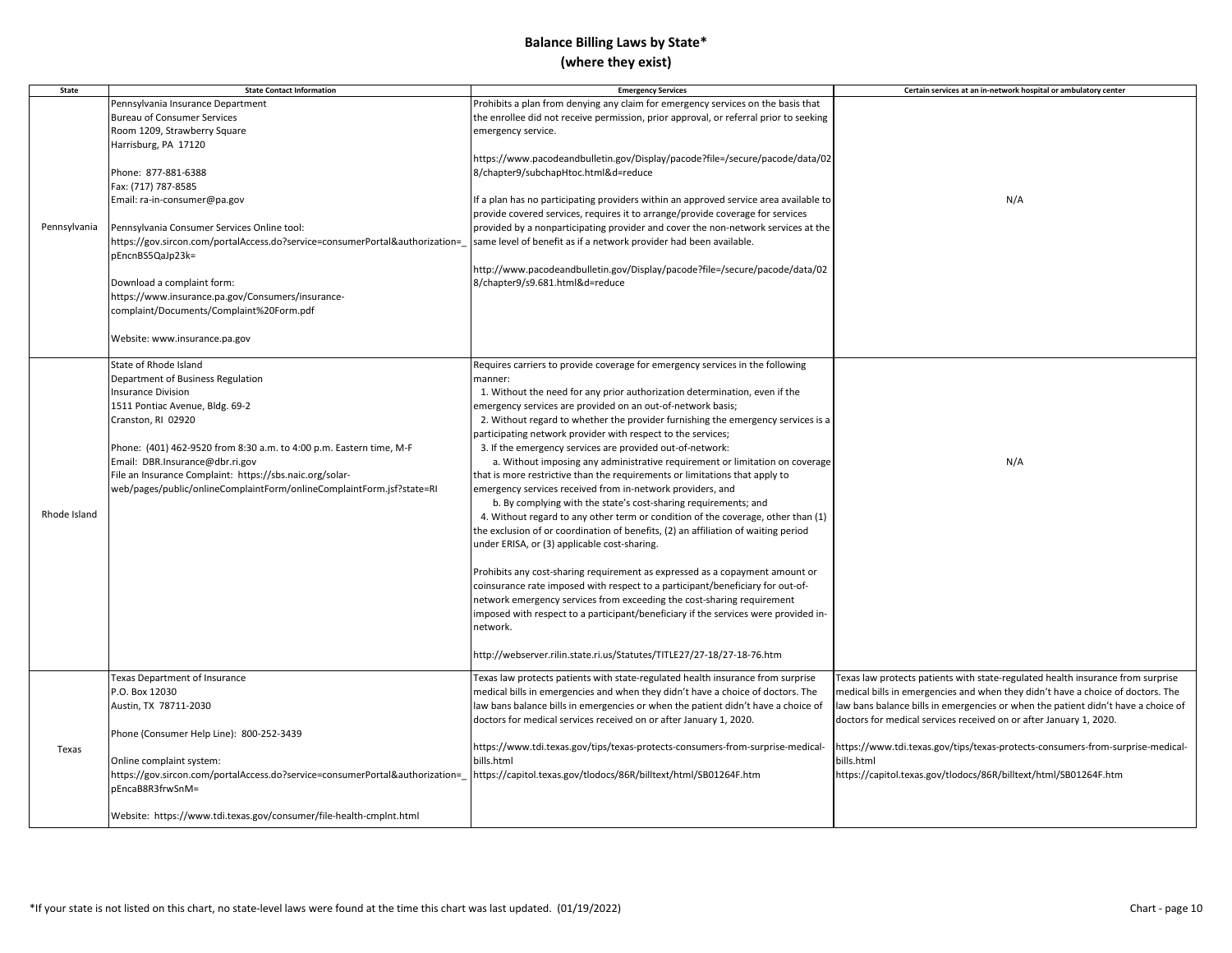| State<br><b>State Contact Information</b><br><b>Emergency Services</b><br>Certain services at an in-network hospital or ambulatory center<br>Specific to Medicare Only: A physician who agrees to treat a Medicare or General<br>State of Vermont<br>Assistance beneficiary shall not balance bill the beneficiary except as provided in<br>Department of Financial Regulation<br>Insurance Division<br>section 6503.<br>89 Main Street<br>1ttps://legislature.vermont.gov/statutes/section/33/065/06502<br>Montpelier, VT 05620-3101<br>Phone: 800-964-1784 or 802-828-3302<br>Section 6503 exceptions:<br>N/A<br>https://legislature.vermont.gov/statutes/section/33/065/06503<br>Fax: 802-282-1446<br>Email: dfr.insuranceinfo@vermont.gov<br>Vermont<br>File a complaint online: https://sbs.naic.org/solar-<br>web/pages/public/onlineComplaintForm/onlineComplaintForm.jsf?state=VT&dswi |  |
|------------------------------------------------------------------------------------------------------------------------------------------------------------------------------------------------------------------------------------------------------------------------------------------------------------------------------------------------------------------------------------------------------------------------------------------------------------------------------------------------------------------------------------------------------------------------------------------------------------------------------------------------------------------------------------------------------------------------------------------------------------------------------------------------------------------------------------------------------------------------------------------------|--|
|                                                                                                                                                                                                                                                                                                                                                                                                                                                                                                                                                                                                                                                                                                                                                                                                                                                                                                |  |
|                                                                                                                                                                                                                                                                                                                                                                                                                                                                                                                                                                                                                                                                                                                                                                                                                                                                                                |  |
|                                                                                                                                                                                                                                                                                                                                                                                                                                                                                                                                                                                                                                                                                                                                                                                                                                                                                                |  |
|                                                                                                                                                                                                                                                                                                                                                                                                                                                                                                                                                                                                                                                                                                                                                                                                                                                                                                |  |
|                                                                                                                                                                                                                                                                                                                                                                                                                                                                                                                                                                                                                                                                                                                                                                                                                                                                                                |  |
|                                                                                                                                                                                                                                                                                                                                                                                                                                                                                                                                                                                                                                                                                                                                                                                                                                                                                                |  |
|                                                                                                                                                                                                                                                                                                                                                                                                                                                                                                                                                                                                                                                                                                                                                                                                                                                                                                |  |
|                                                                                                                                                                                                                                                                                                                                                                                                                                                                                                                                                                                                                                                                                                                                                                                                                                                                                                |  |
|                                                                                                                                                                                                                                                                                                                                                                                                                                                                                                                                                                                                                                                                                                                                                                                                                                                                                                |  |
|                                                                                                                                                                                                                                                                                                                                                                                                                                                                                                                                                                                                                                                                                                                                                                                                                                                                                                |  |
| d=7833                                                                                                                                                                                                                                                                                                                                                                                                                                                                                                                                                                                                                                                                                                                                                                                                                                                                                         |  |
| File a complaint by mail or fax: https://dfr.vermont.gov/document/insurance-                                                                                                                                                                                                                                                                                                                                                                                                                                                                                                                                                                                                                                                                                                                                                                                                                   |  |
| complaint-form                                                                                                                                                                                                                                                                                                                                                                                                                                                                                                                                                                                                                                                                                                                                                                                                                                                                                 |  |
|                                                                                                                                                                                                                                                                                                                                                                                                                                                                                                                                                                                                                                                                                                                                                                                                                                                                                                |  |
| Website: https://dfr.vermont.gov/consumers/file-complaint/insurance/insurance-<br>complaints                                                                                                                                                                                                                                                                                                                                                                                                                                                                                                                                                                                                                                                                                                                                                                                                   |  |
| Virginia State Corporation Commission<br>No out-of-network provider shall balance bill an enrollee for emergency services<br>No out-of-network provider shall balance bill an enrollee for nonemergency                                                                                                                                                                                                                                                                                                                                                                                                                                                                                                                                                                                                                                                                                        |  |
| Bureau of Insurance, Life and Health Division<br>provided to an enrollee at an in-network facility services involve surgical or<br>services provided to an enrollee at an in-network facility if the nonemergency                                                                                                                                                                                                                                                                                                                                                                                                                                                                                                                                                                                                                                                                              |  |
| ancillary services provided by an out-of-network provider.<br>services involve surgical or ancillary services provided by an out-of-network<br>P.O. Box 1157                                                                                                                                                                                                                                                                                                                                                                                                                                                                                                                                                                                                                                                                                                                                   |  |
| Richmond, VA 23218<br>provider.                                                                                                                                                                                                                                                                                                                                                                                                                                                                                                                                                                                                                                                                                                                                                                                                                                                                |  |
| /10.13445.01/https://law.lis.virginia.gov/vacode/title38.2/chapter34/section38.2-3445                                                                                                                                                                                                                                                                                                                                                                                                                                                                                                                                                                                                                                                                                                                                                                                                          |  |
| Phone: 1-877-310-6560<br>https://law.lis.virginia.gov/vacode/title38.2/chapter34/section38.2-3445.01/<br>Fax: 1-804-371-9944                                                                                                                                                                                                                                                                                                                                                                                                                                                                                                                                                                                                                                                                                                                                                                   |  |
| Virginia                                                                                                                                                                                                                                                                                                                                                                                                                                                                                                                                                                                                                                                                                                                                                                                                                                                                                       |  |
| Balance Billing Complaint Form: https://www.scc.virginia.gov/getdoc/6c5f8228-                                                                                                                                                                                                                                                                                                                                                                                                                                                                                                                                                                                                                                                                                                                                                                                                                  |  |
| de7f-4f47-9ea7-6f61e850429b/BB-Complaint-Form                                                                                                                                                                                                                                                                                                                                                                                                                                                                                                                                                                                                                                                                                                                                                                                                                                                  |  |
|                                                                                                                                                                                                                                                                                                                                                                                                                                                                                                                                                                                                                                                                                                                                                                                                                                                                                                |  |
| Email: bureauofinsurance@scc.virginia.gov                                                                                                                                                                                                                                                                                                                                                                                                                                                                                                                                                                                                                                                                                                                                                                                                                                                      |  |
| Website: scc.virginia.gov                                                                                                                                                                                                                                                                                                                                                                                                                                                                                                                                                                                                                                                                                                                                                                                                                                                                      |  |
|                                                                                                                                                                                                                                                                                                                                                                                                                                                                                                                                                                                                                                                                                                                                                                                                                                                                                                |  |
| Washington State Office of the Insurance Commissioner<br>The most you can be billed for emergency services is your plan's in-network cost-<br>When you receive surgery, anesthesia, pathology, radiology, laboratory, or                                                                                                                                                                                                                                                                                                                                                                                                                                                                                                                                                                                                                                                                       |  |
| sharing amount even if you receive services at an out-of-network hospital in<br>P.O. Box 40255<br>hospitalist services from an                                                                                                                                                                                                                                                                                                                                                                                                                                                                                                                                                                                                                                                                                                                                                                 |  |
| Washington, Oregon or Idaho or from an out-of-network provider that works at<br>Olympia, WA 98504-0255<br>out-of-network provider while you are at an in-network hospital or outpatient                                                                                                                                                                                                                                                                                                                                                                                                                                                                                                                                                                                                                                                                                                        |  |
| the hospital. The provider and facility cannot balance bill you for emergency<br>surgical facility, the                                                                                                                                                                                                                                                                                                                                                                                                                                                                                                                                                                                                                                                                                                                                                                                        |  |
| Phone: 800-562-6900 or 360-725-7080 (8 am to 5 pm PT, M-F)<br>services.<br>most you can be billed is your in-network cost-sharing amount. These providers<br>Fax: 360-586-2018<br>cannot balance bill                                                                                                                                                                                                                                                                                                                                                                                                                                                                                                                                                                                                                                                                                          |  |
| https://www.insurance.wa.gov/sites/default/files/documents/final-consumer-<br>you.                                                                                                                                                                                                                                                                                                                                                                                                                                                                                                                                                                                                                                                                                                                                                                                                             |  |
| notice-of-surprise-billing-rights_0.pdf<br>File a complaint online:                                                                                                                                                                                                                                                                                                                                                                                                                                                                                                                                                                                                                                                                                                                                                                                                                            |  |
| https://fortress.wa.gov/oic/onlineservices/cc/pub/complaintinformation.aspx<br>https://www.insurance.wa.gov/sites/default/files/documents/final-consumer-<br>Washington                                                                                                                                                                                                                                                                                                                                                                                                                                                                                                                                                                                                                                                                                                                        |  |
| Printable provider complaint form:<br>notice-of-surprise-billing-rights_0.pdf                                                                                                                                                                                                                                                                                                                                                                                                                                                                                                                                                                                                                                                                                                                                                                                                                  |  |
| https://www.insurance.wa.gov/sites/default/files/documents/provider-complaint-                                                                                                                                                                                                                                                                                                                                                                                                                                                                                                                                                                                                                                                                                                                                                                                                                 |  |
| form.pdf                                                                                                                                                                                                                                                                                                                                                                                                                                                                                                                                                                                                                                                                                                                                                                                                                                                                                       |  |
| Website: www.insurance.wa.gov                                                                                                                                                                                                                                                                                                                                                                                                                                                                                                                                                                                                                                                                                                                                                                                                                                                                  |  |
|                                                                                                                                                                                                                                                                                                                                                                                                                                                                                                                                                                                                                                                                                                                                                                                                                                                                                                |  |
| https://www.insurance.wa.gov/sites/default/files/documents/final-consumer-                                                                                                                                                                                                                                                                                                                                                                                                                                                                                                                                                                                                                                                                                                                                                                                                                     |  |
| notice-of-surprise-billing-rights 0.pdf                                                                                                                                                                                                                                                                                                                                                                                                                                                                                                                                                                                                                                                                                                                                                                                                                                                        |  |